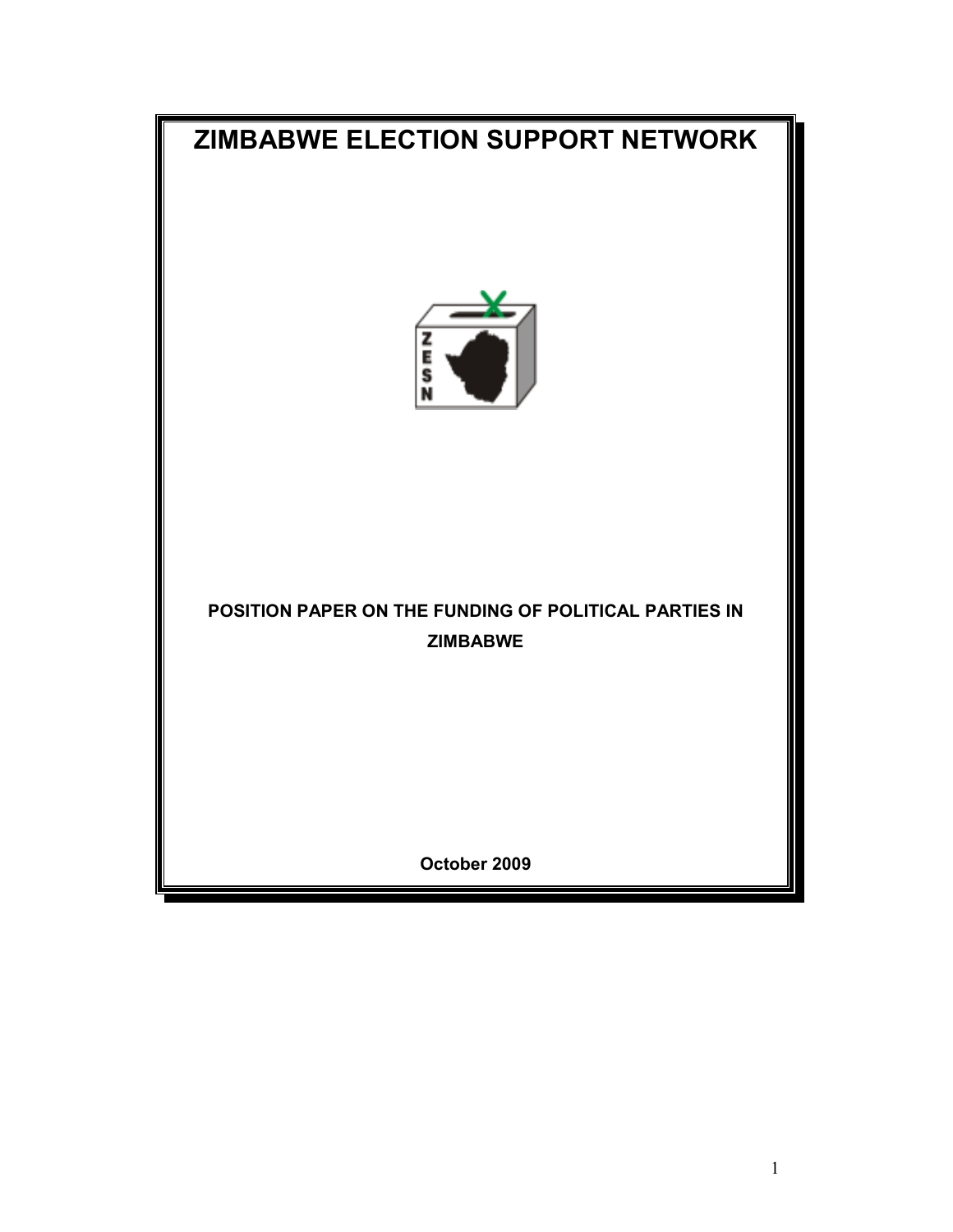# Table of Contents

|                       |                                                            | List of Abbreviations and Acronyms              | 3  |
|-----------------------|------------------------------------------------------------|-------------------------------------------------|----|
| 1.0.                  | Introduction<br>4                                          |                                                 |    |
| 2.0.                  | Justification for Public Funding of Political Parties<br>7 |                                                 |    |
| 3.0.                  | 11<br>Prohibition of Foreign Funding of Political Parties  |                                                 |    |
| 4.0.                  | Public Funding of Political Parties in Zimbabwe            |                                                 |    |
|                       | 4.1.                                                       | <b>Background and Context</b>                   | 13 |
|                       | 4.2.                                                       | The Role of Electoral Commissions               | 21 |
|                       | 4.3.                                                       | <b>Registration of Political Parties</b>        | 22 |
|                       | 4.4.                                                       | Threshold to Access Public Funding by Political |    |
|                       |                                                            | Parties                                         | 27 |
|                       | 4.5.                                                       | Sources of Funding, Disclosure, Accounting,     |    |
|                       |                                                            | and Limits                                      | 30 |
|                       | 4.6.                                                       | Use of State Resources (Media, etc)             | 31 |
| 5.0.                  | Recommendations                                            |                                                 | 35 |
|                       |                                                            |                                                 |    |
| Selected Reading List |                                                            |                                                 |    |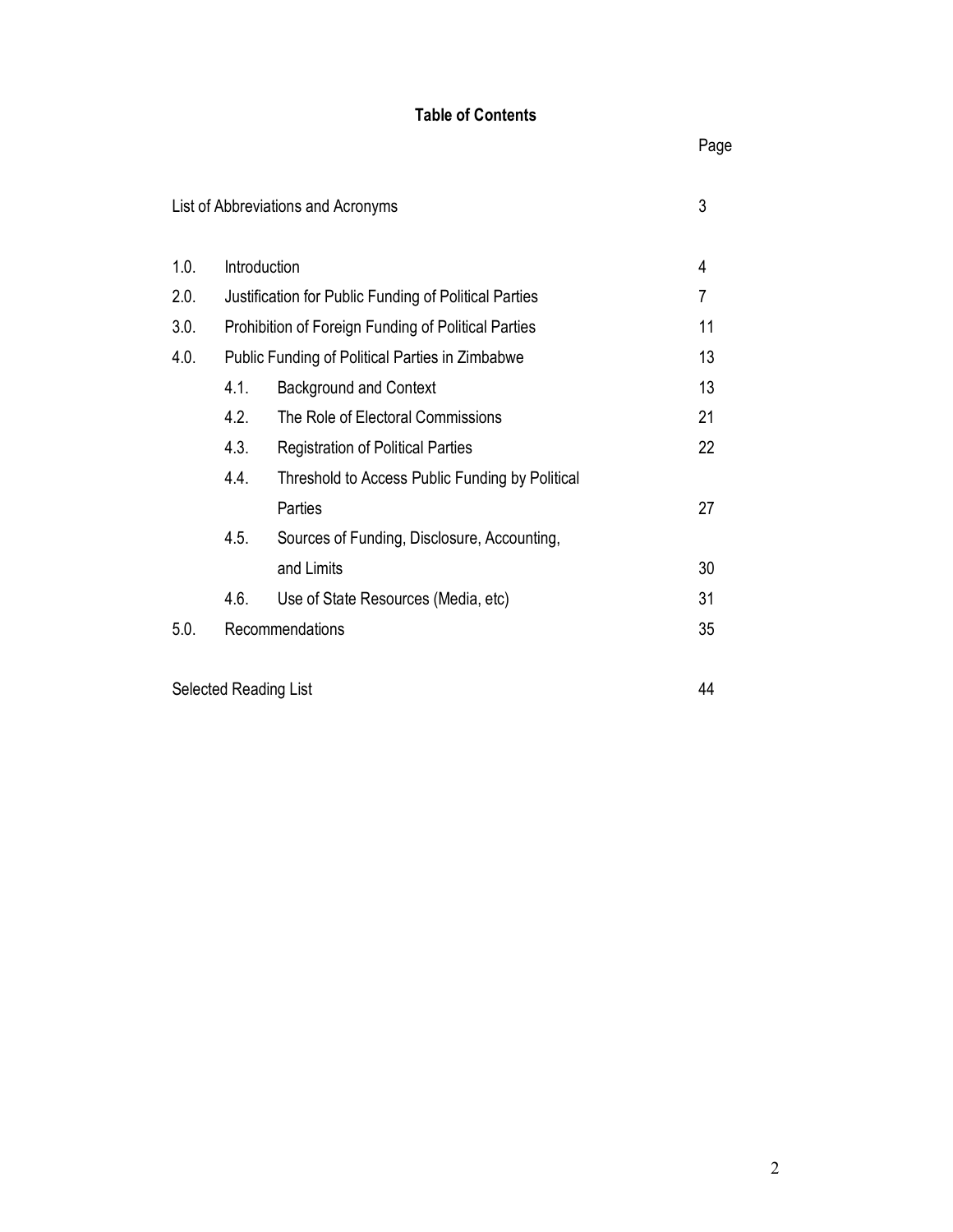# List of Abbreviations and Acronyms

| <b>AIPPA</b> | Access to Information and Protection of Privacy Act |
|--------------|-----------------------------------------------------|
| <b>DRC</b>   | Democratic Republic of Congo                        |
| <b>MDC</b>   | Movement for Democratic Change                      |
| <b>POSA</b>  | <b>Public Order and Security Act</b>                |
| <b>SADC</b>  | Southern African Development Community              |
| ZANU (PF)    | Zimbabwe African National Union (Patriotic Front)   |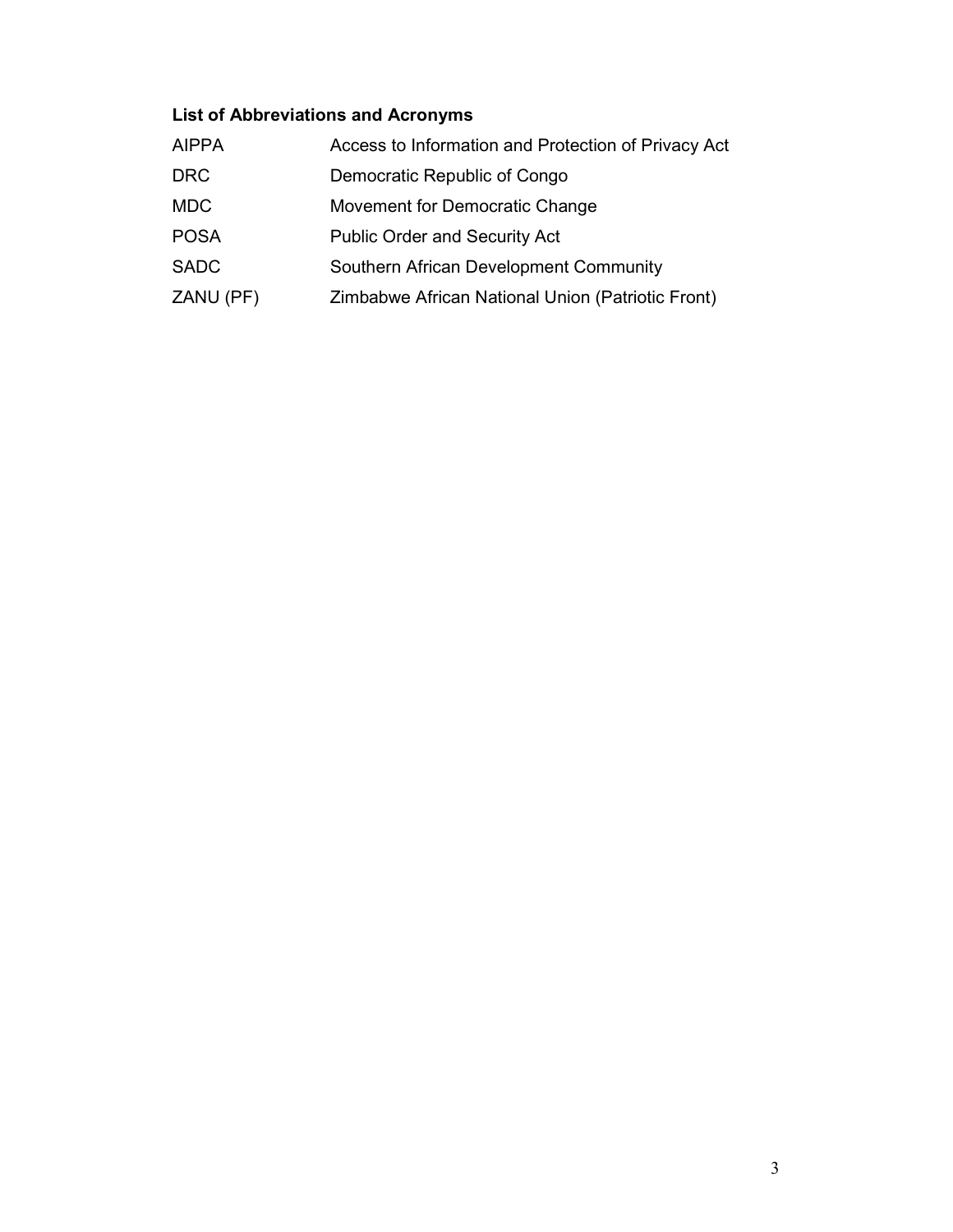#### 1.0. Introduction

l

The financing of political parties is generally considered to be one of the critical factors for the success of multiparty democracy. In the case of the public funding of political parties, Friedman states that as African States attempt efforts to move towards democracy, public funding of political parties has become an important issue in some of the continent's politics<sup>1</sup>. He says that several African States which are attempting democratisation do so in a context which makes political party funding a vital issue, for two reasons:

- The widespread perception in some societies that the ruling party uses State funds to support its activities, to the disadvantage of opposition parties which do not have access to such resources; and
- The reality that many African societies lack a strong private economy, meaning that opposition political parties cannot rely on contributions from wealthy supporters to make up for any resource advantage which the ruling party may have<sup>2</sup>.

Opposition parties may, therefore, demand that they also enjoy State support if they are to compete on a relatively equal footing with the ruling party or other parties with considerable private funding<sup>3</sup>.

Apart from public funding, political parties may raise funds from private sources, such as membership fees, subscriptions and contributions, dues (e.g. members of parliament of the party may be levied a certain percentage of their government salary while ordinary members pay a stipulated monthly or annual subscription), donations by individuals or corporations (in cash or kind), fund raising activities (e.g. sale of party regalia), economic activities (e.g. establishing party newspaper/s, investing in property, or forming profit making companies), and loans. Some political parties may even rely on foreign funding. For instance, the Zimbabwe African National Union (Patriotic Front) (ZANU (PF)) has received considerable funding, material and other

<sup>&</sup>lt;sup>1</sup> Friedman, "Public Funding of Political Parties in South Africa", p.1.

 $2$  Ibid. The Consultant is of the view that even where the private sector might wish to contribute financially or otherwise to political parties of their choice, the political environment in many African countries, with respect to such issues as patronage and reprisals, is such that it is not advisable for wealthy individual businesspeople or companies to make such contributions to opposition parties. They are in fact compelled by the circumstance to support the ruling party. The Country study: "Resuscitating party politics in Zimbabwe: scenarios for the  $21^{st}$  century", an analysis of the MDC and Zanu-PF from the perspectives of political leadership, political architecture and party constituencies observes at p.9 that failure by large corporate companies or even small ones to fund the ruling party is always seen as sympathy or support for the opposition. It may also result in the "loss" of contracts or favours from government. Contributions from MDC well-wishers used to be done in public until they became victimized and are now forced to fund the party anonymously.

 $3$  This was the case in South Africa in the campaign period leading to the first democratic elections in 1994, where the Pan Africanist Congress, which had very little access to funding unlike the other competing parties, called for public funding for the political parties. See Friedman, op cit, p.2.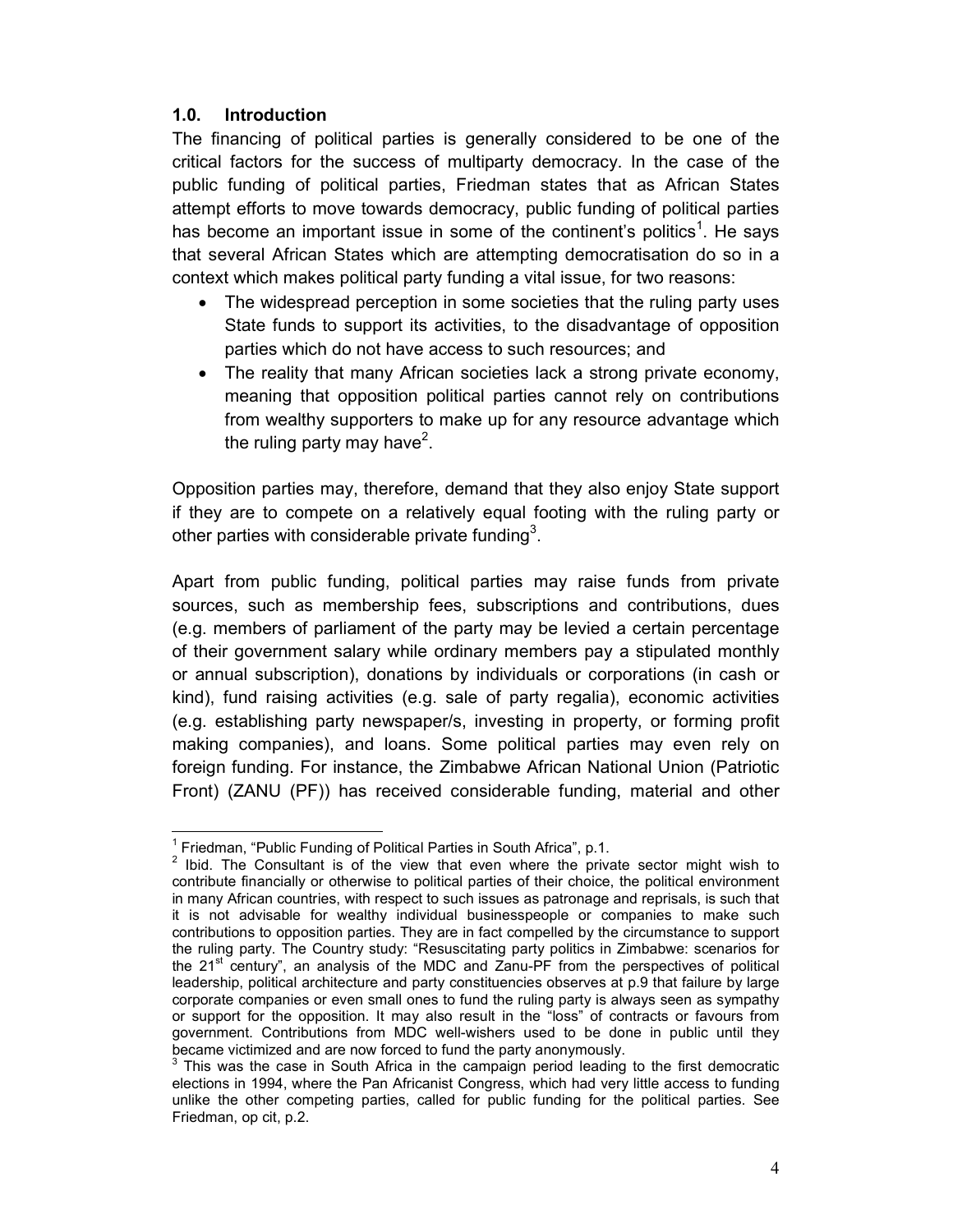support since inception (though prior to independence it was considered more as a liberation movement than as a political party). Indications are that it continues to benefit from foreign funding and other support, despite the ban on foreign funding following the introduction of the Political Parties (Finance) Act [Chapter 2:11] of 2001. ZANU (PF) has never convincingly denied that it continues to enjoy foreign funding and other support<sup>4</sup>. The Movement for Democratic Change (MDC)<sup>5</sup> has also enjoyed considerable foreign funding and other support since inception, although now in the light of the prohibition of foreign funding, it is unclear if it continues to receive that support. Chances are that it still does.

Masunungure states that public funding of political parties is a new concept in Africa and that the continent lags behind other regions of the world in the proportion of countries that have provision for public funding. He suggests that the relative absence of public funding in respect of emerging multiparty democracies in Africa is a reflection of the extent to which the transition programmes towards multiparty democracy are directed and dominated by 'incumbent authoritarian rulers' who have no shortage of financial resources. As far as such rulers and their ruling parties are concerned, public funding of political parties, which also benefits the opposition parties, would amount to propping up the opposition while eroding the advantages that incumbency confers<sup>6</sup>.

In the Southern African Development Community (SADC), about half of its members provide for public funding of political parties. In Angola, political parties represented in the National Assembly receive public funding. Similarly, in Namibia public funds are allocated to parties in the National Assembly, and in South Africa public funds are allocated to political parties currently represented in national and provincial legislatures. Political parties in Malawi benefit from public funding if they receive more than 10% of the vote in an election, while those in Zimbabwe benefit from public funding if receive at least 5% of votes cast in a general election. In Lesotho, public funding is provided to political parties to cover campaign expenses (half the funds are allocated to registered parties and shared equally amongst them, while the other half is distributed to each party in proportion to the number of candidates fielded. In Mozambique, one-third of the public funding is allocated

<sup>&</sup>lt;sup>4</sup> See for instance Coltart, "A Critique of the Broadcasting Services and the Political Parties (Finance) Acts", 2001, http://davidcoltart.com/?cat=37 (24/09/09).<br><sup>5</sup> In this nesition naper 'the MDC' refers to beth fermations of the

In this position paper 'the MDC' refers to both formations of the MDC. At the time that the current Act was adopted, the MDC was still one party and took a common position as regards the financing of political parties. The Consultant is not aware if any of the now two formations have since assumed a different position on the matter.

<sup>6</sup> Masunungure, "The Regulation of Political Parties in Zimbabwe: Registration, Finance and Other Support", position paper prepared for the Zimbabwe Election Support Network (ZESN), 2006, pp.18-19.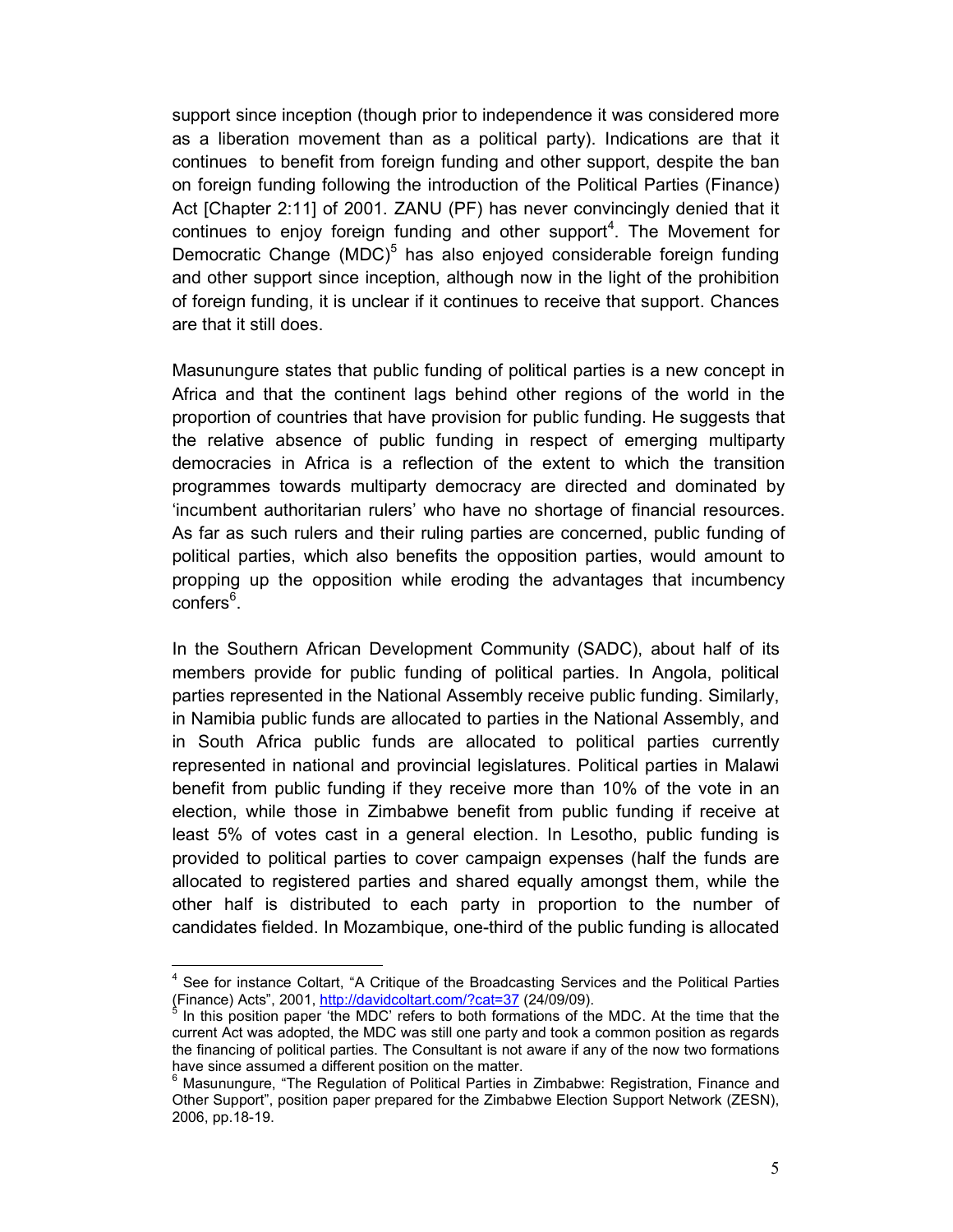to presidential candidates, one-third to political parties in Parliament in proportion to the seats held, and one-third to parties fielding candidates for Parliament in proportion the number of candidates fielded. Botswana, the Democratic Republic of Congo (DRC), Madagascar, Mauritius and Zambia do not provide for public funding of political parties. In Tanzania, public funding of political parties was abolished in 2000<sup>7</sup>.

The management of political parties in Zimbabwe, especially during election periods, is an expensive affair. The viability of political parties will therefore largely depend on funding<sup>8</sup>. The current threshold for accessing public funding in Zimbabwe only benefits the MDC and ZANU (PF) and excludes smaller political parties. To survive, and perhaps even to grow, these small political parties will have to look elsewhere, within the confines of the law, for funding. It is believed that they have had to resort to 'overt and covert methods of funding' their activities<sup>9</sup>. Even the recipients of public funding themselves have to fund raise privately to supplement what they receive from the State, and this might include raising funds beyond the limits of the law.

Masunungure observes that "healthy political parties are often well-resourced political machines and the more resourced they are, the more they are likely to be in electoral contests", and that this applies to political parties in Zimbabwe. He further observes that the fortunes of parties are, by and large, determined by the amount of resources at their disposal. That is, their capacity to sponsor election candidates and organise effective campaigns is largely determined by access to financial, material and other resources. This also applies to their capacity to run a party secretariat and other affairs of the party<sup>10</sup>. In view of this, and also of other considerations discussed in this paper, the principle of public funding of political parties, in particular in Zimbabwe, appears to make sense.

<sup>7</sup> Please refer to "Funding of Political Parties", http://www.eisa.org.za?WEP/comprties.htm, (24/09/09).<br><sup>8</sup> Eer inste

For instance, the Supreme Court in United Parties v Minister of Justice, Legal and Parliamentary Affairs and Others 1997 (2) ZLR 254 (SC) at pp. 269-270 observed that only by the spread of information, opinions and arguments, can voters make a responsible choice in determining whether they should support a particular candidate at an election or the party which that person represents. Effectual communication requires the expenditure of money e.g. distribution of leaflets entails printing, paper and circulation costs; speeches and rallies necessitate the hiring of venues and publicizing the function; and transportation, accommodation and meal expenses of candidates and/or party representatives have to be met.<br>º Co

See Country Study: "Resuscitating party politics in Zimbabwe: scenarios for the  $21<sup>st</sup>$ century", an analysis of the MDC and Zanu-PF from the perspectives of political leadership, political architecture and party constituencies, p.8.

<sup>10</sup> Masunungure, op cit, p.14. See also Onuoha, B., "Multi-Party Democracy and Party Finance in Nigeria", p.7. Onuoha avers that generally, public and other means of financing political parties will determine the financial strength of the party, which in turn often determines the overall strength of the party.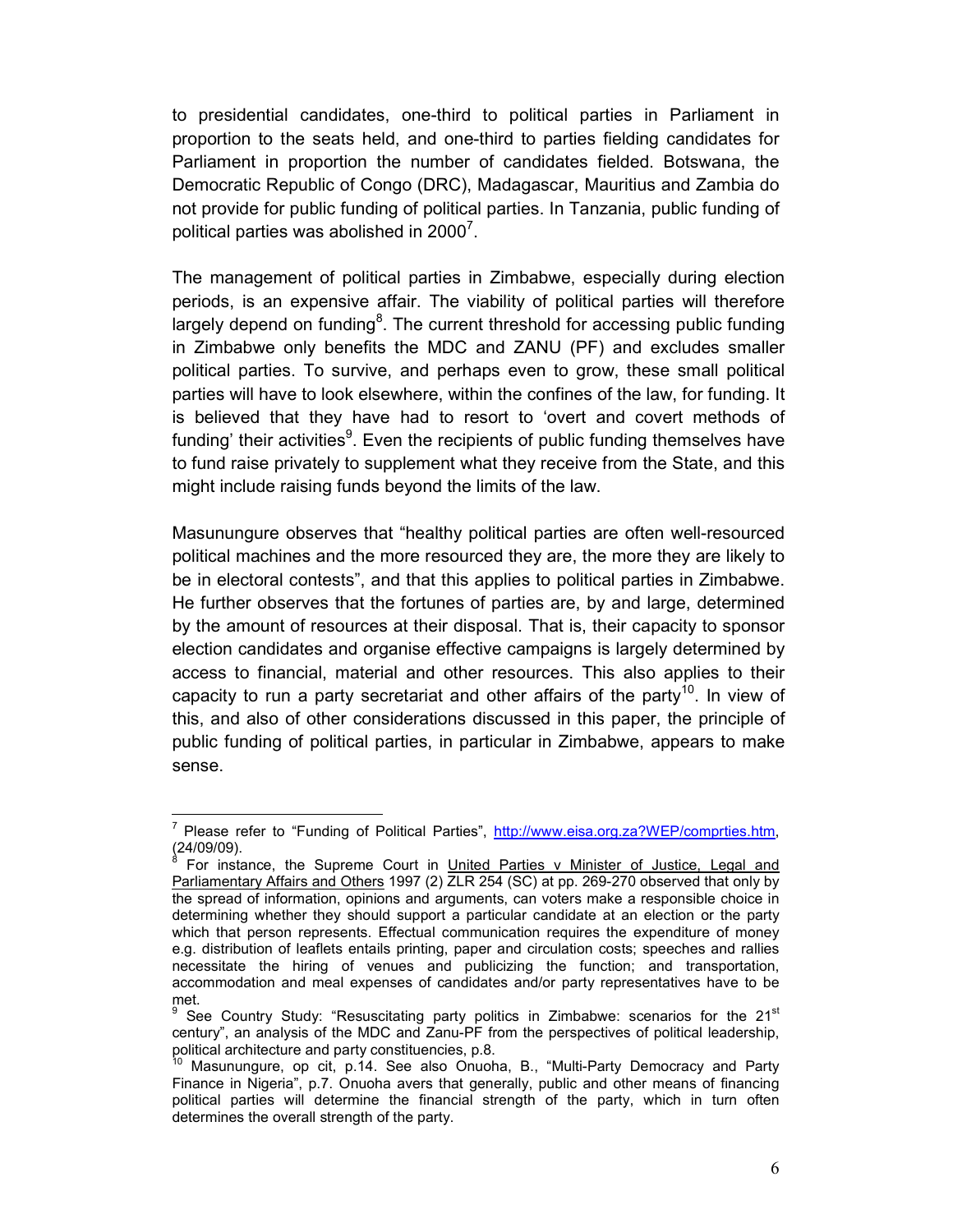### 2.0. Justification for Public Funding of Political Parties

It is generally accepted by proponents of public funding of political parties that it contributes to the enhancement of democracy. Masunungure points out that:

… democracy does not come cheaply and therefore that in fact, state funding is needed for all political parties in counties with fragile democracies where the governing party has inexhaustible access to state resources that it routinely abuses to bolster its party activities and to campaign in elections against enfeebled opposition parties. Clearly, such a situation affects that democratic content and quality of elections<sup>11</sup>.

He then quotes Fall as saying that the fairness of electoral processes and outcomes is, in turn, a major factor in the chances of successful consolidation of a fledgling democracy<sup>12</sup>. The fairness of electoral processes and consolidation of democracy can be achieved, inter alia, by public funding of political parties. Public funding of political parties contributes to the consolidation of democracy in the following ways, among others:

- It creates relatively equal opportunities for political parties to set up their structures and run election campaigns;
- It encourages political players in the country to "channel their ambitions through the democratic process rather than through undemocratic means" $13$ ;
- Public funding of political parties promotes relatively equal strength for political parties, encourages competition and offers the populace genuine options to choose from. The resultant viability of political parties especially that of the opposition, reduces the extent to which the incumbent factor can be played by the ruling party to frustrate other parties<sup>14</sup>. The ruling party, with all possible financial advantage, would not find it easy to frustrate other parties since they would also be entitled to public funding<sup>15</sup>;
- "If voting is a constitutional right, then the state must be compelled to subsidise the assertion of a constitutional right". In other words, the holding of elections is a public function and political parties have an

<sup>11</sup> Ibid, pp.16-17.

 $12$  Ibid.

<sup>&</sup>lt;sup>13</sup> Kumado, K., "Multi-Party Democracy and Political Financing - The Anglophone West Africa Experience", p. 3, paper presented at the Sub-Regional Conference on Multi-Party Democracy and Political Parties Financing, 22-23 May, 1995, Accra, Ghana. See also Onuoha, op cit, p.13, and Friedman, op cit, p.4. The latter suggests that in the case of the first democratic elections in South Africa, public funding of political parties removed the basis for parties 'which may have enjoyed the capacity to destabilize the post-election order', like the Pan Africanist Congress, to claim that their tiny share of the vote was a consequence of funding constraints.

 $14$  Kumado, op cit, pp. 3-4.

<sup>&</sup>lt;sup>15</sup> Onuoha, op cit, p.13. See also Masunungure, op cit, p.17.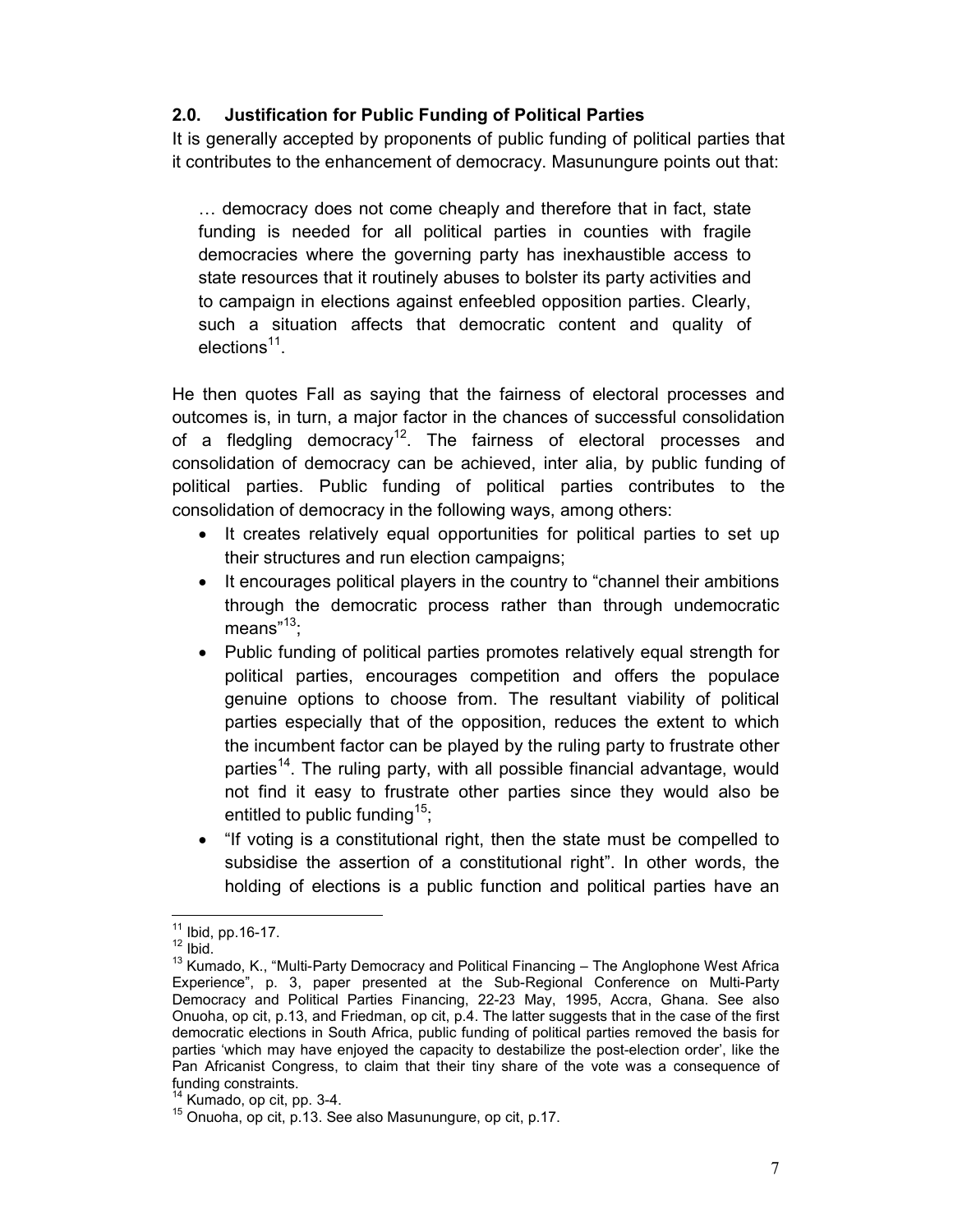important and decisive role to play in the electoral process as provided under the constitution. It must be permissible, therefore, for the State to make financial resources available not only for the elections themselves but also for the political parties that sustain them<sup>16</sup>;

- The need to reduce the advantage some parties might have by receiving far greater financial, material and other support than others and to ensure that no party with a potential to gain significant voter support is prevented from doing so by funding constraints<sup>17</sup>;
- To avoid reliance on foreign funding by political parties, which is in any event prohibited in many countries;
- To discourage political parties from resorting to unlawful means of mobilising financial and other resources; and
- To avoid over-reliance by political parties on corporations, wealthy entrepreneurs and other individuals who may regard politics as business and political parties as investments, the result being that through their donations they end up 'owning' the parties or being 'kingmakers'. This can very easily promote self interest, at the expense of national interest, and thus engender corruption $^{18}$ .

Most of the above justifications for public funding of political parties were found acceptable by the Supreme Court of Zimbabwe in 1997, in the case of United Parties v Minister of Justice, Legal and Parliamentary Affairs and Others 1997 (2) ZLR 254 (SC). The Supreme Court said, with regard to the question of public funding of political funding, that unhindered freedom of political expression was essential to the proper functioning of a democratic system. Political parties contending for ascendancy should not be subject to legislative measures that limited their capacity to engage in dialogue and communicate arguments and opinions to enable the populace to make informed judgments as to how they should be governed. Public funding of political parties was a vital element of sound democracy both as an egalitarian measure and as a means of curbing the dependency of political parties upon private interests. The system of public funding had, however, to be respectful of pluralism and the possibility of political change. The court noted with approval that it had been recognized internationally that the regulation of public funding for political parties, particularly as regards elections, had five goals, viz: (i) to ensure equality of opportunity in a liberal democracy characterized by inequalities in the distribution of wealth; (ii) to make enough money available for competitive election campaigns to occur; (iii) to allow new entrants, while not encouraging frivolous candidates or propping up

<sup>&</sup>lt;sup>16</sup> Masunungure, op cit, p.15.

<sup>17</sup> Friedman, op cit, p. 4.

<sup>&</sup>lt;sup>18</sup> See Masunungure, op cit, p.10.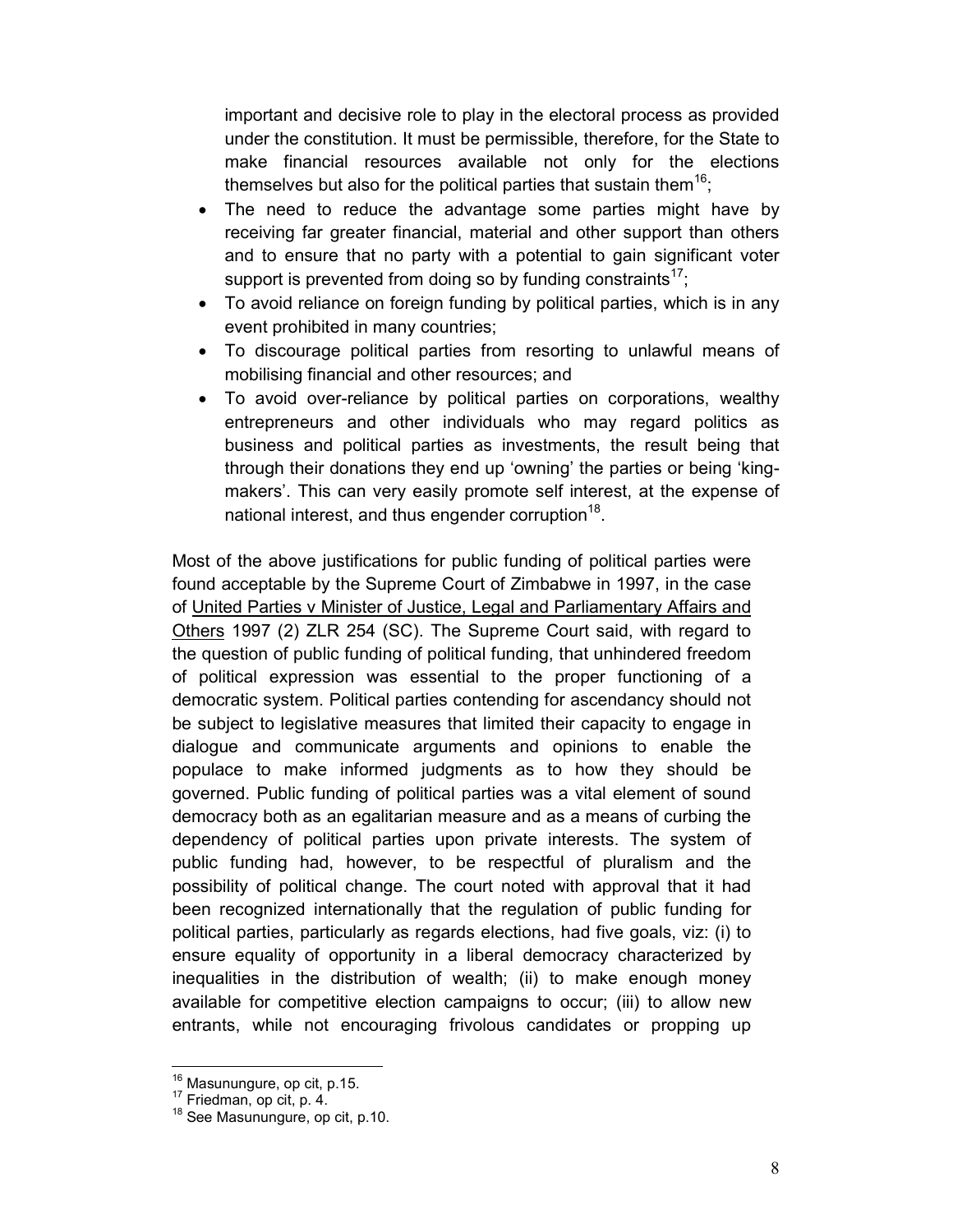decaying political organizations; (iv) to reduce the opportunity for undue influence; and, (v) to prevent corruption<sup>19</sup>.

The arguments in support of public funding of political parties must, however, be read in the light of certain realities which may raise questions as to the usefulness of public funding of political parties, such as the following:

- Friedman has observed that in the case of public funding of political parties during the 1994 elections in South Africa, the formula used to award funds to the political parties (generally parties got the same amounts for campaigning regardless of size) demonstrated that 'the link between funding and voter support is not as direct as this theory supposes'. Rather, the election results showed that the amounts awarded to some of the parties did not help them to win a large chunk of the vote. In an environment where there are few voters who are not affiliated to any political party or have not taken a position as to which party to vote for and, more so, where the movement of voters across parties is minimal, public funding will have limited influence over voter opinion since voters are unlikely to be influenced by party campaigns $^{20}$ .
- Public funding of political parties alone will not guarantee democracy. As Kumado argues, democracy cannot be achieved without inculcating in the populace democratic values, such as tolerance, freedom of speech, judicial independence, access to justice, respect for human rights and observance of the rule of law<sup>21</sup>. The institutionalisation and internalisation of democratic values in the larger society, popular acceptance of dissent, and the empowerment of the ordinary citizen is therefore critical<sup>22</sup>. Onuoha shares this view. He says that, "... regardless of financial arrangements within the parties themselves or among the parties, government and business, there is no way political parties will submit to democratic norms when the larger society has not cultivated the democratic values"<sup>23</sup>.

 $19$  Refer to p. 267 of the judgment.

 $20$  Friedman, op cit, p.4 and p.5. At p.6 Friedman notes that following the 1994 elections in South Africa, the ruling African National Congress lacked 'enthusiasm for state funding', one of the main reasons being its ability to win public support and get its supporters to vote, hardly needing to 'introduce itself to voters'. However, as ZANU (PF) learnt in Zimbabwe, voters cannot be taken for granted for ever, especially if new strong opposition parties emerge and/or economic decline, declining democracy, human rights violations, non-respect for the rule of law, etc are involved.

 $21$  Kumado, op cit, p. 5.

<sup>22</sup> Onuoha, op cit, p.2.

<sup>&</sup>lt;sup>23</sup> Ibid, pp. 12-13. Onuoha notes that in the case of Nigeria in the early 1990s, recommendations were made to the government to discontinue public financing of political parties since the attempt to encourage greater multi-party democracy through government funding of political parties did not bring about any appreciable changes in inter- and intraparty democratic practice.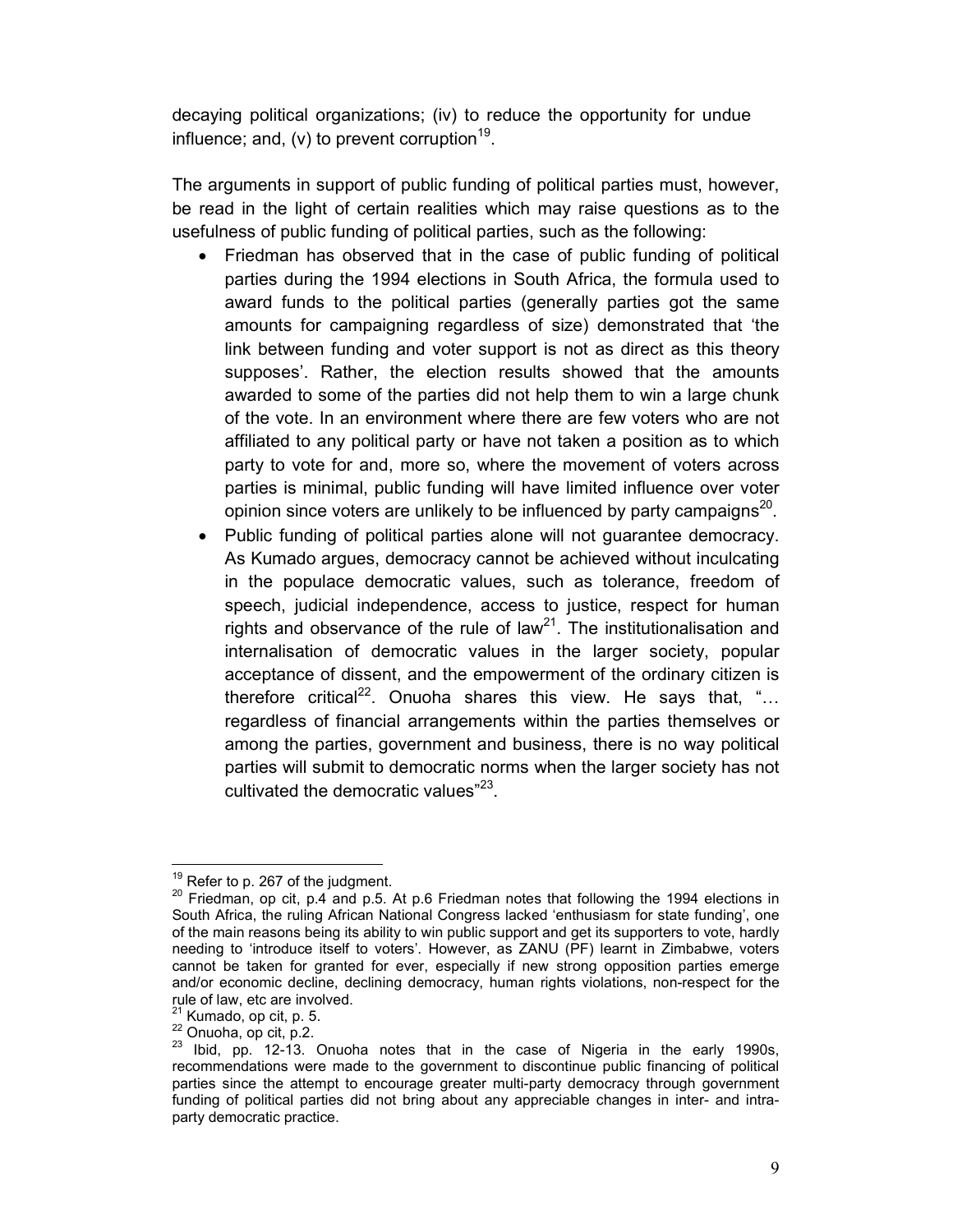In conclusion, it would appear that public funding of political parties is not per se objectionable. Objections tend to be directed against the unrestricted funding of political parties; bias towards the incumbent party (e.g. by imposing a high threshold for parties to qualify for funding); and the exclusion of small political parties, especially if they are not represented in the legislature. .

#### 3.0. Prohibition of Foreign Funding of Political Parties

The commonest practice worldwide where the funding of political parties is regulated is that foreign funding is prohibited. Where it is allowed, it is likely to be to be severely restricted and tightly monitored. States appear to view foreign funding of political parties as an interference with their sovereignty. Their concern therefore is to eliminate foreign influence in party politics in the country through the funding of political parties and thus influencing, and at times interfering with, politics in the country.

In Zimbabwe, the Political Parties (Finances) Act [Chapter 2:11] of 2001 prohibits foreign donations to political parties or individual candidates. It is rather curious though that a foreign donation is defined in the Act to include a donation made by a non-resident Zimbabwean citizen, more so in view of the fact that non Zimbabwean citizens who have permanent residence status and are resident in Zimbabwe are entitled to donate to political parties $^{24}$ . Presumably this is because it would be easy for foreign countries, companies or individuals to channel donations to political parties in Zimbabwe through Zimbabweans resident abroad under the guise that it is the Zimbabweans who are making the donations. However, as observed by Coltart, many countries that prohibit foreign funding do not also prohibit their citizens who are resident abroad from funding political parties in their home countries<sup>25</sup>.

The MDC is not only opposed to the prohibition of non resident Zimbabweans from funding political parties, but it is also opposed to the general prohibition of foreign funding, which it views as a measure designed to inhibit the development of opposition political parties. It has argued that Zimbabwe is 'a fledgling democracy and has an extremely weak economy', thereby making it

<sup>25</sup> Coltart, op cit.

 $24$  Section 2 of the Political Parties (Finance) Act defines a 'foreign donation' as a donation other than a local donation. A 'local donation' is defined as a donation by a permanent resident or citizen of Zimbabwe domiciled in Zimbabwe; a company incorporated in Zimbabwe which carries on business in Zimbabwe; or any association of persons, whether incorporated or unincorporated, consisting exclusively of permanent residents or citizens of Zimbabwe, domiciled in Zimbabwe. A 'donation' is defined as, in relation to a political party or candidate, any gift of money or property, subscription or affiliation fees, and money spent otherwise than by a political party or candidate to meet any expenses incurred by the party or candidate, and includes a loan, property or service provided to a political party or candidate otherwise than on commercial terms or below market valuation, and, in relation to a member of a political party, any aforementioned donation which is made for the purpose of securing the election of that member to any office in or for any purpose connected with the activities of that political party.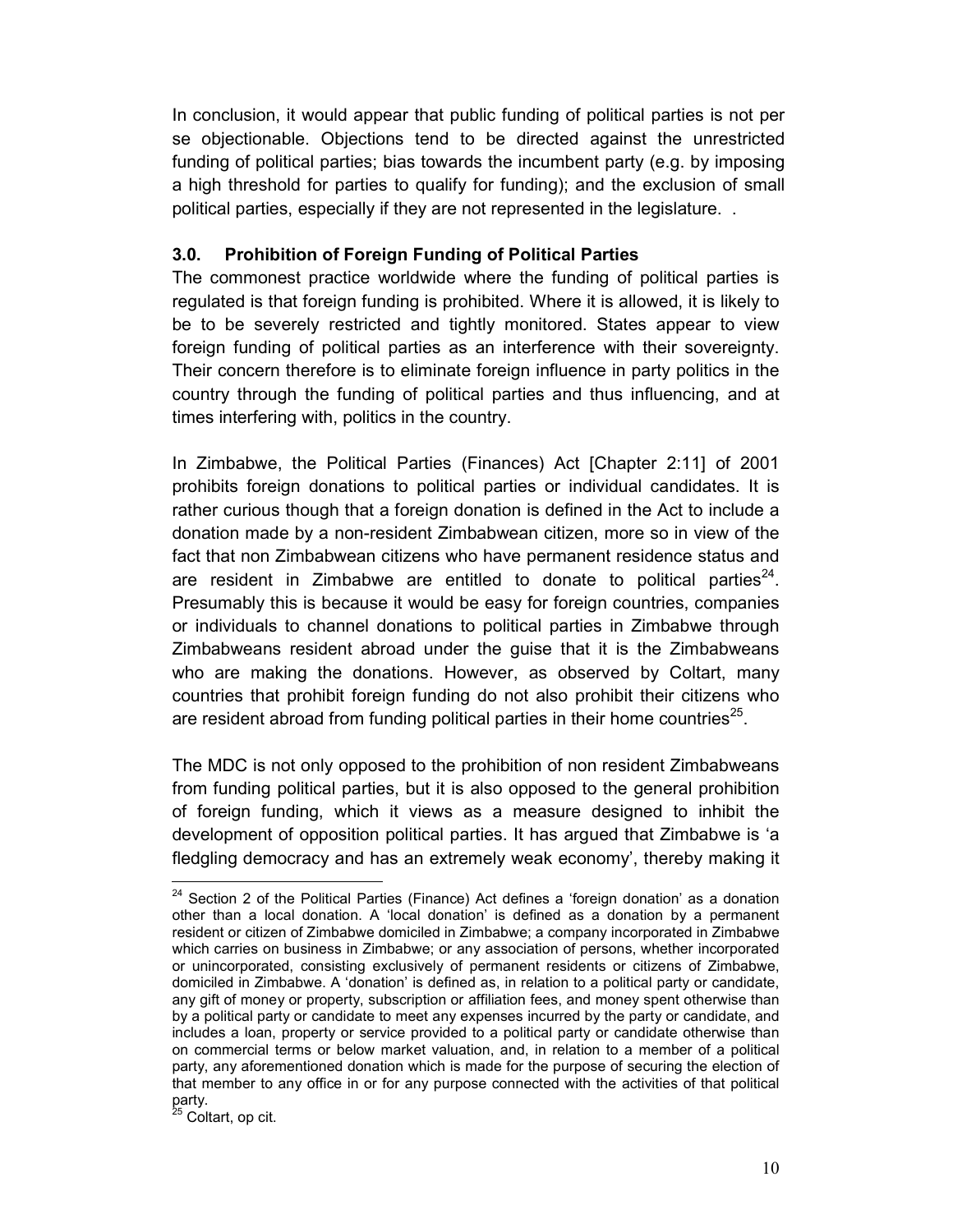extremely difficult for political parties to secure 'sufficient funding within Zimbabwe to purchase the necessary equipment and to develop rational policies'. The MDC though accepts that there needs to be some control on foreign funding lest a political party is bribed into adopting a foreign agenda which is not in the interests of the Zimbabwean people<sup>26</sup>.

At the time the new law was enacted, the MDC believed that the ZANU (PF) government, then, banned foreign funding of political parties in a move that was aimed at hampering its growth as a young political party. The other side of the coin could be that ZANU (PF)'s intention was to limit perceived influence and interference in the domestic affairs of Zimbabwe through, inter alia, financial and material support to the opposition by perceived enemies of Zimbabwe, who were allegedly pursuing the regime change agenda in Zimbabwe $^{27}$ . The issue remains contentious and perhaps requires further consideration by all stakeholders, with a view to arriving at a consensus. A consensus though appears at this stage to be very unlikely.

### 4.0. Public Funding of Political Parties in Zimbabwe

### 4.1. Background and Context

l

Public funding of political parties was introduced in Zimbabwe in 1992, with the enactment of the Political Parties (Finance) Act [Chapter 2:04] of 1992. Prior to that, political parties had to mobilise their entire funding privately. Political parties had to raise funds through membership dues and contributions, donations (in cash and kind by well-wishers), investments, fund raising activities, loans, etc. Generally, these would determine the financial strength of the party, which in turn often determined the overall strength of the party. Of course, as we will discuss further below, the ruling party had relatively easy access to State resources to finance its activities and election campaigns.

The Act provided for State funding of political parties which held a minimum of 15 seats in a 120 seat Parliament (or 12% of the seats). According to the Minister of Justice, Legal and Parliamentary Affairs, when introducing the new law in Parliament, the purpose of the law was to make provision for the State to finance political parties which were represented in Parliament. The law was intended to "facilitate those political parties who will have demonstrated to the electorate that they are a serious party by winning at least 12% seats in a

<sup>&</sup>lt;sup>26</sup> Ibid. See also contributions by MDC members of Parliament when debating the Second Reading of the Political Parties (Finance) Bill, Parliamentary Debates Volume 27, No. 60, 3 April 2001, 6494.

<sup>27</sup> ZANU (PF) has accused mainly Britain and the United States of America of meddling in the internal affairs of Zimbabwe and peddling the regime change agenda.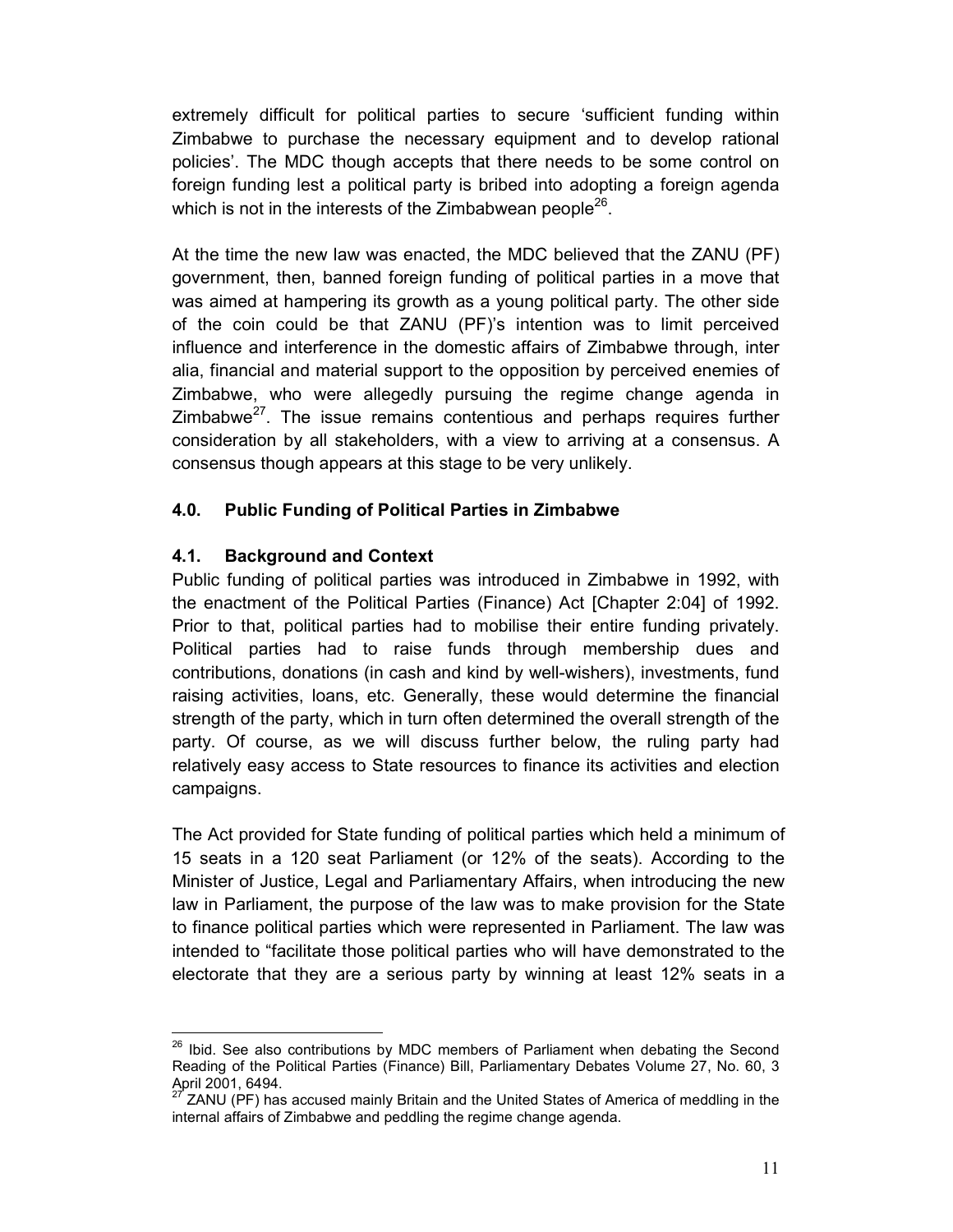house of 120 seats, which is a minimum of 15 seats $^{28}$ . This high threshold meant that at that time only ZANU (PF) qualified and was, therefore, entitled each year to the whole amount set aside for funding political parties. The threshold adopted in the Act was clearly designed to entrench the position of ZANU (PF) as the ruling party while sidelining other political parties and making the emergency of new ones difficult. The Act itself was in fact a mere formalization of what had existed since independence. ZANU (PF) was already a beneficiary of considerable public funding, thus creating a huge gap in financial resources between itself and other political parties<sup>29</sup>. Some of the public funds were channelled to the party through ministries such as the Ministry of Political Affairs and the Ministry of National Affairs, which invariably were housed at the ZANU (PF) headquarters and tended to operate as if they were part of the ZANU (PF) secretariat.

The money for financing political parties was allocated by Parliament, under the Ministry of Justice vote. Considering that ZANU (PF) dominated and controlled Parliament, in effect ZANU (PF) decided how much would be allocated to political parties. In practice, the Minister of Justice recommended the amount to Parliament as part of the overall ministry vote<sup>30</sup>. Payment to eligible political parties was proportional to the parties' representatives in Parliament.

It is not surprising that opposition political parties were thoroughly disgruntled by this, not so much by the principle of public funding of political parties itself but the high threshold which only benefited ZANU (PF). They proceeded to challenge the offending provision (s. 3(3) of the Act) in the Supreme Court in 1997 as noted above, on the basis that it was inconsistent with section 20(1) of the Constitution, which provides for the right to freedom of expression. The Supreme Court agreed with the opposition parties that the threshold was too high. The court said that freedom of expression concerning the activities of the political party in power, and of other opposing parties, should be protected from hindrance, and that this is essential to the proper functioning of a democratic system. Any violation affects the right of the people to be informed, through sources independent of government, about matters of public interest. The court ruled that political parties contending for ascendancy ought not to be limited by over-stringent legislative measures in their capacity to engage in dialogue as widely as deemed necessary. The court therefore declared the section 3(3) of the Political Parties (Finance) Act of 1992 inconsistent with

<sup>&</sup>lt;sup>28</sup> See Parliamentary Debates Volume 19, No. 20, 27 August 1992, 1300.

<sup>29</sup> Masunungure, op cit, p.24.

 $30$  See Parliamentary Debates Volume 19, No. 20, op cit, 1303, where the Minister of Justice, Legal and Parliamentary Affairs said that the amount of money to be awarded to political parties in any year would be determined by the Minister of Justice in consultation with the Minister of Finance.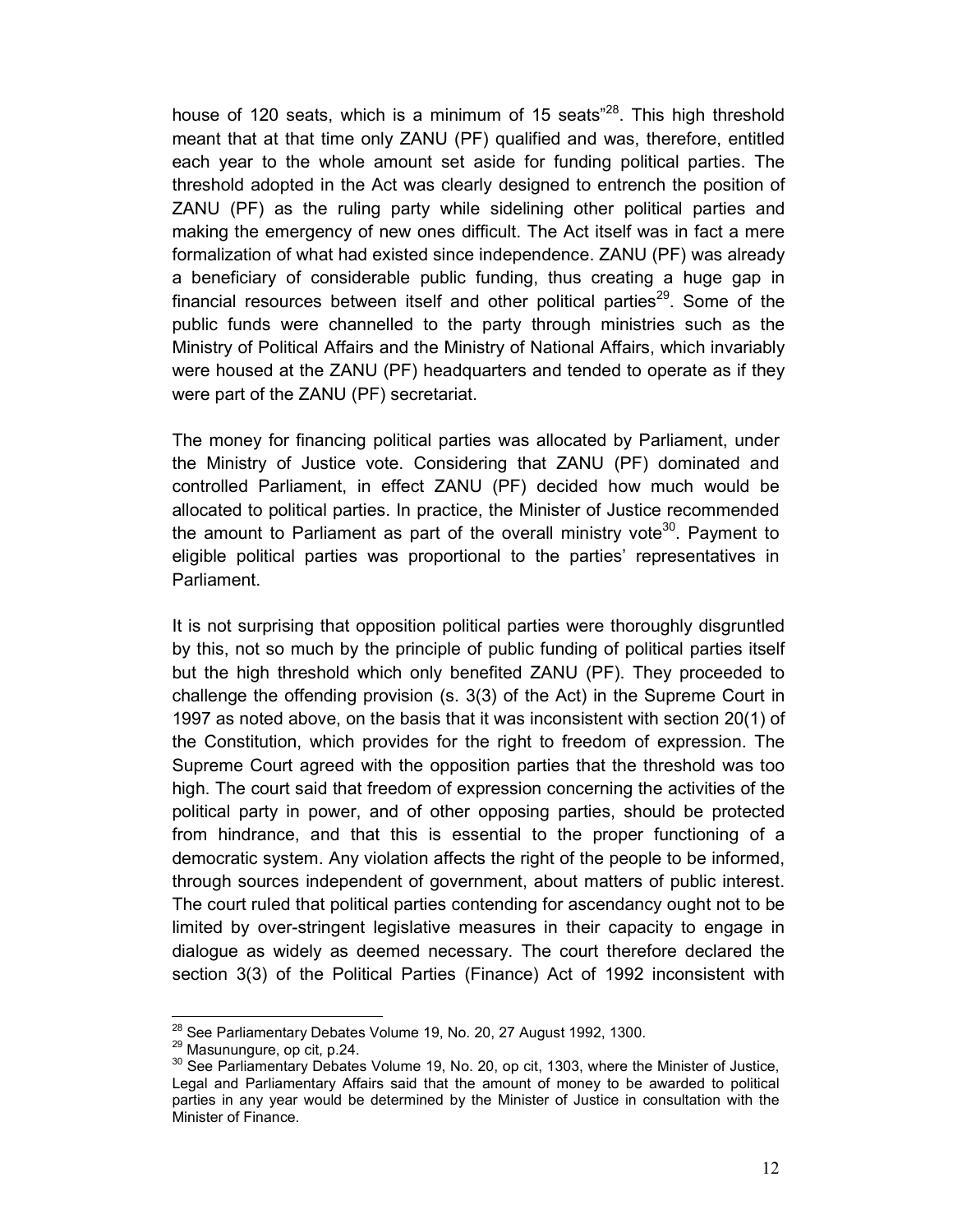section 20(1) of the Constitution, in that it violated the protection of freedom of expression. The government was forced to amend the Act and reduce the threshold to 5% of votes cast in the last general election<sup>31</sup>. Even then, no opposition party at the time qualified for funding under the new threshold and ZANU (PF) remained the sole recipient of public funding up to 2000.

The Political Parties (Finance) Act of 1992 was repealed and replaced by the Political Parties (Finance) Act [Chapter 2:11] in 2001. The purpose of the new Act, whose main difference with the old one was the prohibition of foreign funding, was to provide for public financing of political parties and to prohibit foreign donations to political parties and candidates.

With regard to State financing of political parties, section 3(1) of the Act provides that 'every political party' shall be entitled in each Parliamentary year to receive funding from the State<sup>32</sup>. However, not every political party actually receives public funding because section 3(3) of the Act prescribes a threshold for qualification for public funding. For a political party to qualify for public funding, its candidates must have received at least 5% of the total number of votes cast in the most recent general election<sup>33</sup>. It shall be paid the same proportion of the total moneys appropriated as the total number of votes cast for its candidates in the election in relation to the aggregate of votes cast for all political parties that qualify for public funding.

The Minister of Justice, Legal and Parliamentary Affairs is required to publish a notice in the government gazette, with the approval of the Minister of Finance, no later than thirty days after the beginning of the financial year, specifying the total amount of moneys appropriated for all political parties and the amount that shall be paid to each individual political party<sup>34</sup>. The Minister of Justice shall as soon as practicable after the publication of the notice pay each political party the moneys it is entitled to receive in terms of the Act<sup>35</sup>. If a by-election to fill a vacancy in Parliament is held after a general election, the Minister shall adjust the amounts payable to political parties in respect of the

<sup>&</sup>lt;sup>31</sup> Please refer to United Parties v Minister of Justice, Legal and Parliamentary Affairs and Others, supra. See also Zimbabwe: Party Regulation and Funding, Others, supra. See also Zimbabwe: Party Regulation and Funding, http://www.eisa.org.za/WEP/zimpartiesc.htm, (24/09/09).

 $32$  Parliamentary year' is defined in section 2 of the Act as the period beginning on the day after the last polling day of the most recent general election and ending on the anniversary of that polling day or, in a year in which Parliament is dissolved, ending on the date of such dissolution. Section 5 of the Act provides that all moneys that are to be paid to political parties in terms of the Act shall be paid out of moneys appropriated for the purpose by Parliament in respect of each Parliamentary year.

 $33$  If a candidate is unopposed and thereby declared elected without a poll having taken place, he/she shall be deemed to have received the votes of all voters registered in the constituency concerned. Note further that at the time the law was enacted, Zimbabwe had a unicameral Parliament and the Senate had not yet been revived.

 $34$  Section 3(2) of the Act.

 $35$  Section 3(6) of the Act.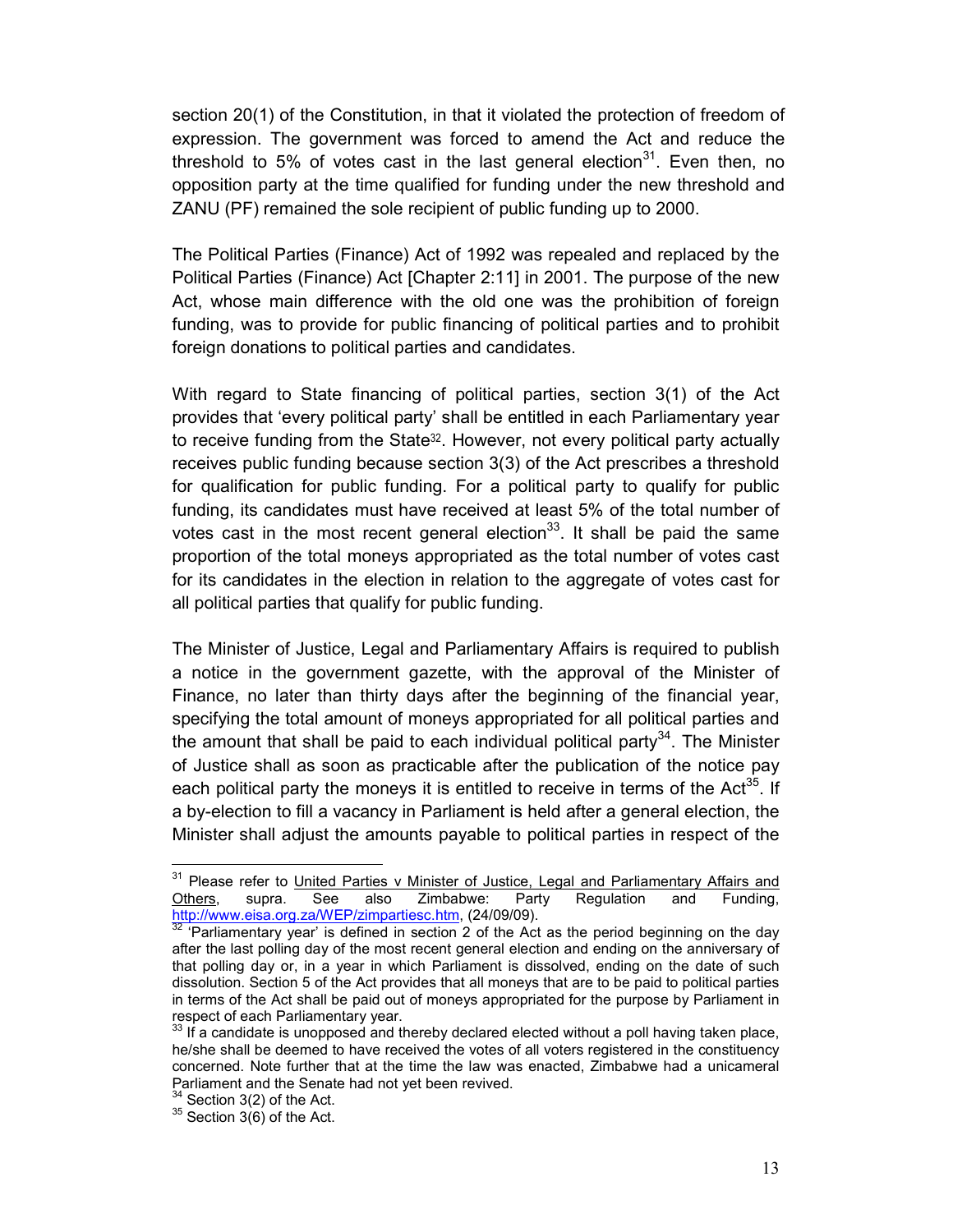Parliamentary year following that in which the by-election was held, having regard to any changes in the total number of votes cast consequent on such by-election<sup>36</sup>. Since it is only political parties which are entitled to public funding in terms of the Act (independent candidates are excluded), no account is taken of votes cast for any member of Parliament who stands as an independent candidate at the general election or by-election concerned but subsequently forms or joins a political party $3^7$ .

Political parties which qualify for public funding and wish to receive funding in terms of the Act shall, in terms of section 4 of the Act, make an application to the Minister of Justice, in the prescribed manner, not later than the end of the financial year in which a general election is held. The Political Parties (Finance) Regulations, 1995, Statutory Instrument 36 of 1995, contain a prescribed form which a political party applying for registration must complete. Basically the information required in the application relates to details of the political parties' candidates in the forthcoming general election, such as their national registration numbers and the constituencies for which they are standing for election<sup>38</sup>. If the Minister is satisfied that the political party concerned qualifies for public funding, he/she shall accordingly notify the political party in writing that it qualifies for public funding. If he/she is not so satisfied, he/she shall reject the application and forthwith notify the political party giving the reasons for his/her. If the political party is aggrieved by the Minister's decision, it may appeal to the High Court from that decision, which may confirm, vary or reverse the Minister's decision.

There seems, however, to be a contradiction between the Act and the Regulations with regard to the full import of section 4 of the Act.

Section 4 of the Act, whose subtitle is "application for payment of moneys to qualifying political parties", requires political parties which qualify for public funding and wish to receive such funding to make an application to the Minister of Justice. The Consultant is of the view that this provision is quite clear. If any political party believes that it qualifies for public funding, it shall apply to the Minister of Justice so that it receives such funding. If the Minister is satisfied that the political party concerned indeed qualifies for public funding, then he/she shall notify the political party in writing that it qualifies for funding. If he/she is not satisfied that the political party is qualified for public funding, he/she will reject the application and immediately notify the political party.

 $36$  Section 3(4) of the Act.

 $37$  Section 3(5) of the Act.

 $38$  Section 2 of the Regulations as read with the Schedule.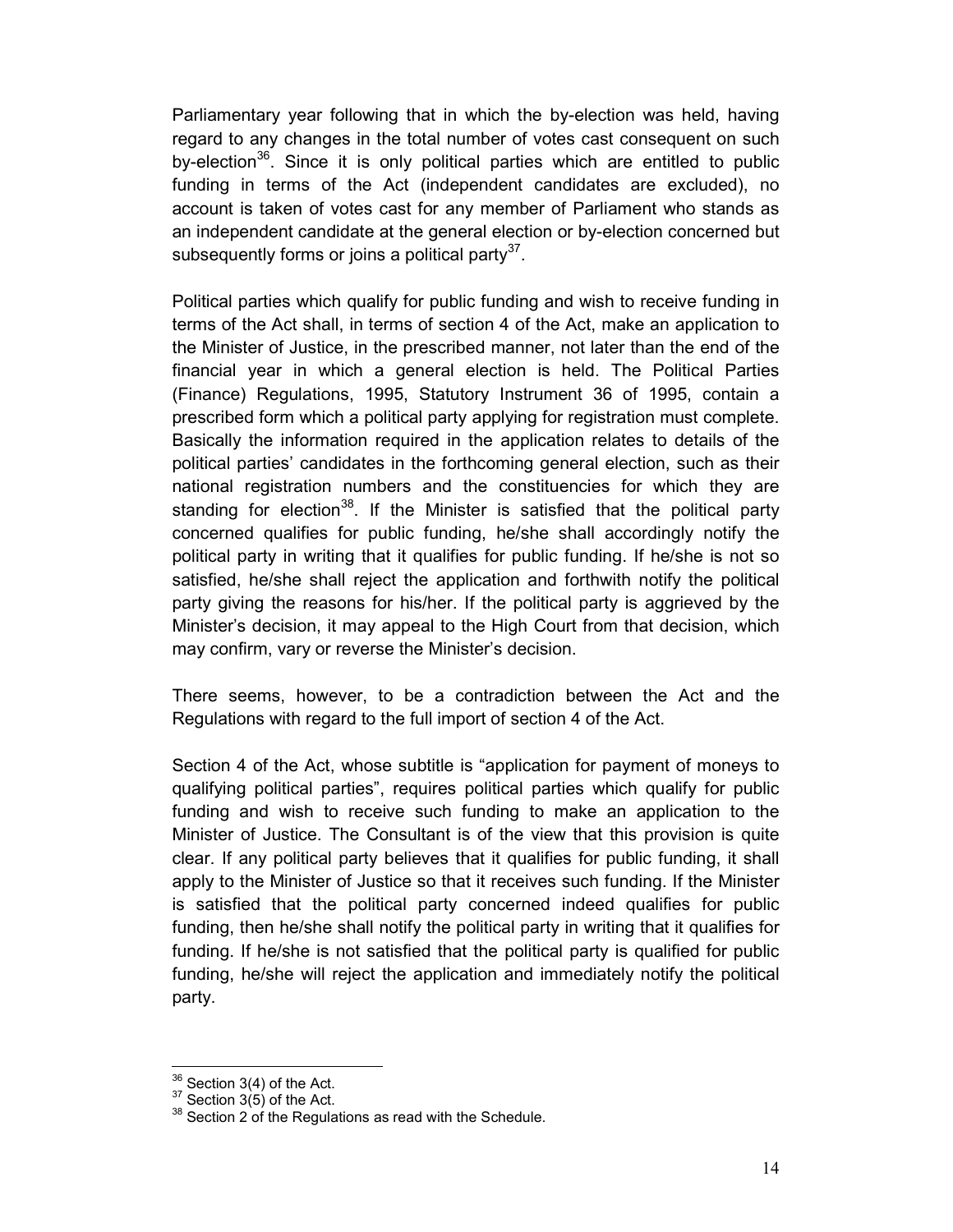Confusion is however created in section 2 of the Regulations, and this also forms the basis of the contradiction, which considers an application in terms of section 4 of the Act as an application for the registration of the political party as a prerequisite to accessing public funding. The subtitle of section 2 of the Regulations is "Application for registration of political party". The substantive party of that section then goes on to say that "An application in terms of section 4 of the Act for the registration of a political party shall be in the form set out in the Schedule ..." In section 3 of the Regulations there are references to 'registered political parties'. The Regulations have assumed, wrongly in the Consultant's view, that applications by political parties in terms of section 4 of the Act are applications for the registration of the political parties. The applications are in fact applications for funding and not for registration. The Act does not make any reference to the registration of political parties by the Minister of Justice or indeed any other person. Where the Minister of Justice is of the view that a political party qualifies for public funding, he/she does not 'register' it, rather he/she notifies the political party that it qualifies for funding $^{39}$ .

Another source of confusion created by the Regulations is that whereas the Act, in section 4, provides that political parties may submit their applications for funding to the Minister of Justice "not later than the end of the financial year in which a general election is held", the Regulations require the application to contain information relating to the names of the political parties' candidates "for election in the forthcoming general election". Under section 4 of the Act, it would appear that a political party may apply for funding at any time before or after a general election, as long as it does not apply later than the end of the financial year in which the general election is held. It would however only make sense for a political party to apply for funding after the general election since it will then be in a position to know whether it qualifies for public funding. On the other hand, the requirement in the Regulations that the application should contain information relating to the concerned political party's candidates for election in the 'forthcoming general election' presupposes that the application must be made before the general election.

Another notable aspect of the Act, which we have previously noted, is the prohibition of political parties, members of a political party or candidates from

 $39$  It would appear that this contradiction might have arisen from the fact that the Regulations were made on the basis of the repealed Act and were not revised and updated consequent to the enactment of the current Act. The Minister of Justice's second reading speech in respect of the repealed Act suggests that the intention when public funding of political parties was first introduced was for parties to be registered with the Minister before a general election in order to access public funding – see Parliamentary Debates Volume 19, No. 20, 1302. See also United Parties v Minister of Justice, Legal and Parliamentary Affairs and Others, supra, at p.261 where the court interpreted sections 3 and 4 of the repealed Act as requiring the registration of political parties wishing to benefit from public funding.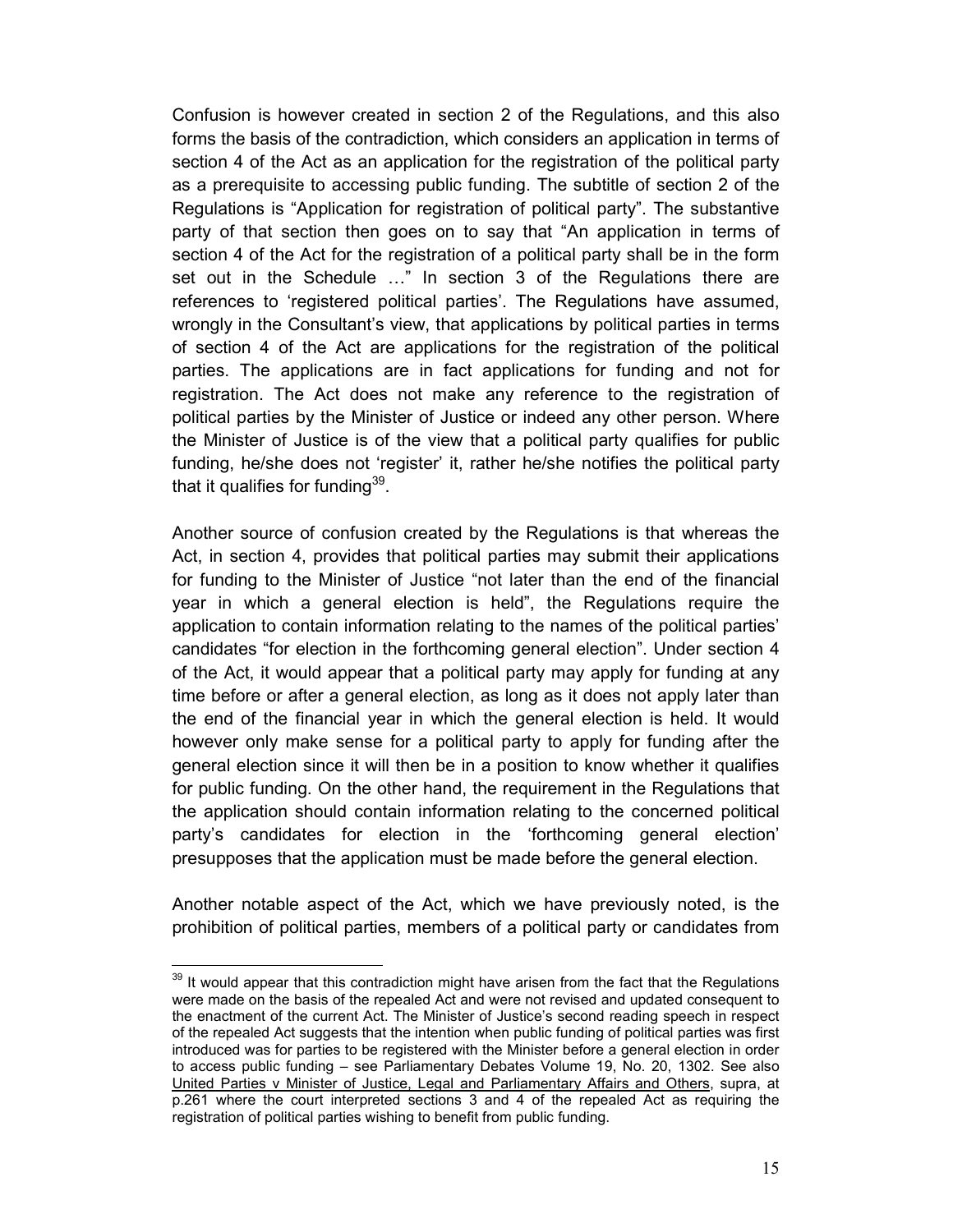receiving any foreign donation, whether directly from the donor or indirectly through a third person<sup>40</sup>. The Act also prohibits citizens of foreign countries domiciled in a country other than Zimbabwe from, within Zimbabwe, soliciting donations from the public on behalf of any political party or candidate<sup>41</sup>. The need to prohibit foreign funding of political parties was one of the main reasons, if not the main reason, for repealing the old Act and replacing it with a new one<sup>42</sup>. The reason advanced for this is that the sovereignty of the State must be safeguarded and that its government must not be undermined. As the Minister of Justice put it:

Foreign donations usually come with foreign interests and strings attached. Generally the agenda of foreign donors to political parties are at the best unknown and at the worst inimical to the interest of the country. It is in the interest of the State to guard its sovereignty jealously.<sup>43</sup>

Masunungure suggests that the prohibition of foreign funding "appears to have hurt all parties, big and small". He notes that both ZANU (PF) and the MDC have in the past received significant foreign donations<sup>44</sup>. While it is true that both ZANU (PF) and the MDC had prior to the prohibition of foreign funding have been beneficiaries of such foreign funding, both parties have not ceased accessing foreign funding on account of the prohibition. It remains very likely that both remain recipients of foreign funding and other support, now only being covert recipients than the overt recipients they were prior to the prohibition.

Lastly, section 8 of the Act provides that the Minister of Justice may prescribe by regulations, among other things:

• the form and manner in which records of donations shall be kept by political parties; and

 $40$  Section 6(1) of the Act. In terms of section 6(2) of the Act, any donation accepted by a member of a political party shall be deemed to have been accepted by the political party, unless the member wilfully fails to disclose such donation to the political party, in which case the candidate shall be personally liable for the offence. Further, section 6(4) of the Act provides that a political party, member of a political party or candidate shall be deemed not to have accepted a donation in contravention of the Act if, within thirty days of receiving the donation, the party, member or candidate returns the donation to the donor.

<sup>&</sup>lt;sup>41</sup> Section 7 of the Act.

<sup>42</sup> In his Second Reading speech the Minister of Justice said, inter alia, that "[t]he Political Parties (Finance) Act which was enacted by Parliament in 1992, has been found to be inadequate in that it does not provide for fundamental issues such as … prohibition of political parties or candidates from receiving foreign donations" – see Parliamentary Debates Volume 27, No. 60, op cit, 6495.

 $43$  Parliamentary Debates Volume 27, No. 60, op cit, 6495-6.

<sup>&</sup>lt;sup>44</sup> Masunungure, op cit. p.24.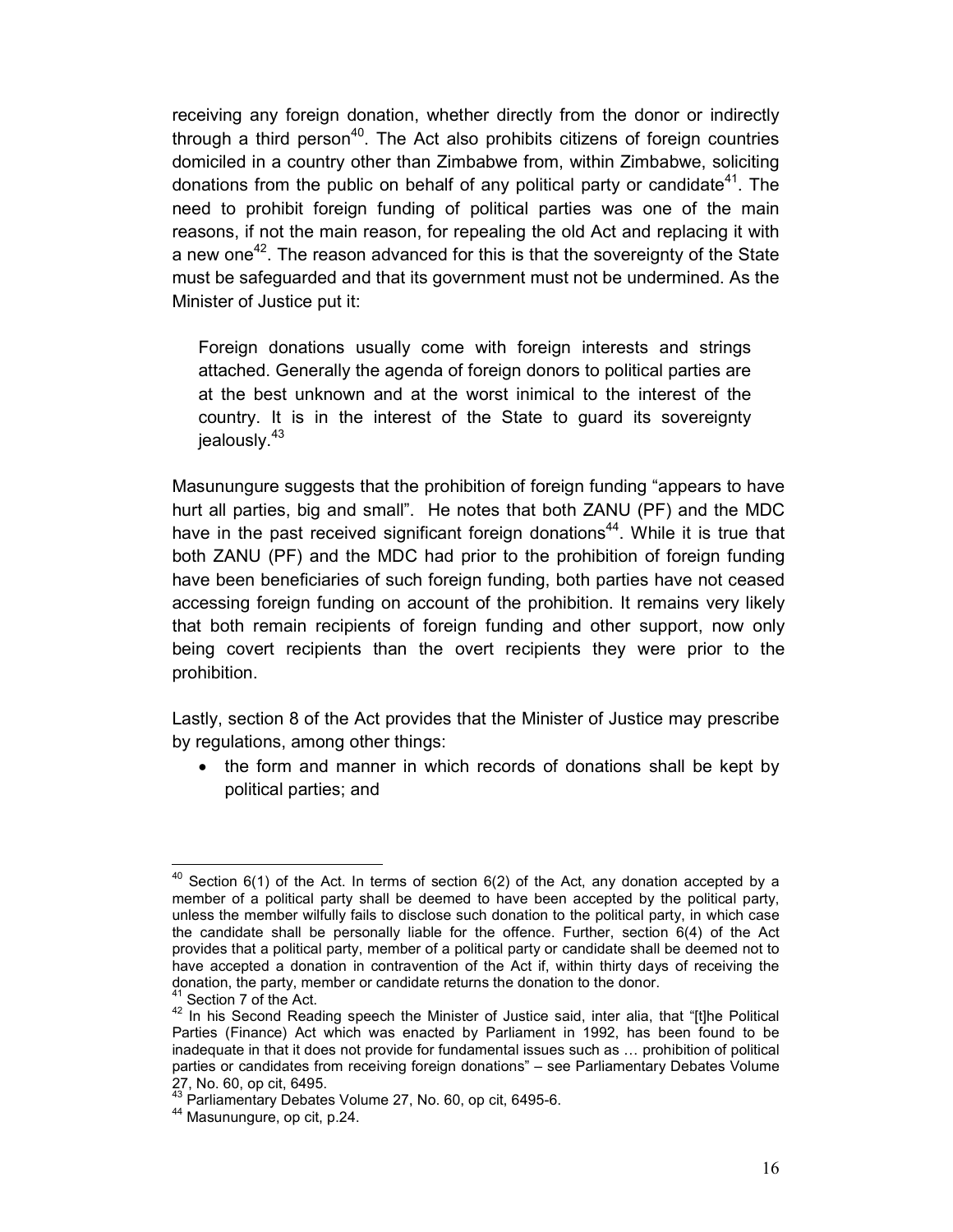• the keeping by political parties of proper books of accounts, the audit of the accounts of political parties, and the form, content and publication of statements of accounts by political parties.

The Regulations made by the Minister of Justice to date only make provision for issues pertaining to the 'registration' of political parties in order to access public funding. They are silent with regard to issues pertaining to the maintenance of records in respect donations received by political parties and the maintenance of 'proper books of accounts, the audit of the accounts of political parties, and the form, content and publication of statements of accounts' by political parties.

We summarise below the key issues regarding public funding of political parties in Zimbabwe:

- public funding constitutes a major source of revenue for the political parties that are eligible to receive public funding<sup>45</sup>;
- public financing of political parties in Zimbabwe is not only for the purpose of running election campaigns but also for financing other political party activities not necessarily related to elections;
- The threshold for qualification for public funding is 5% of the vote achieved in the previous general election. No other party at present, other than ZANU (PF) and the MDC, qualifies for public funding, and smaller parties have to rely on funds and other resources mobilised privately. The other parties, which are relatively smaller, remain disgruntled about the revised threshold, and have argued that unless they get funding, they will not perform well in elections to the extent of garnering the required minimum 5% of the total vote in a general election $46$ :
- while the Act provides for regulations to be made by the Minister of Justice prescribing, inter alia, the form and manner in which records of donations shall be kept by political parties and the keeping by political parties of proper books of accounts, the audit of the accounts of political parties, and the form, content and publication of statements of accounts by political parties, the Regulations are silent on these issues and, therefore, political parties are not required by law to disclose their source of donations or to account for the use of public funds allocated to them under the Act;
- the incumbent party, at least before the consummation of the Inclusive Government, has had the additional advantage of having State finances and other resources at its disposal;

 $45$  For instance, Masunungure, op cit, states at p. 26 that the MDC says that 60% of its funding is from the State, meaning that without public funding it would probably find it more difficult to function as a party.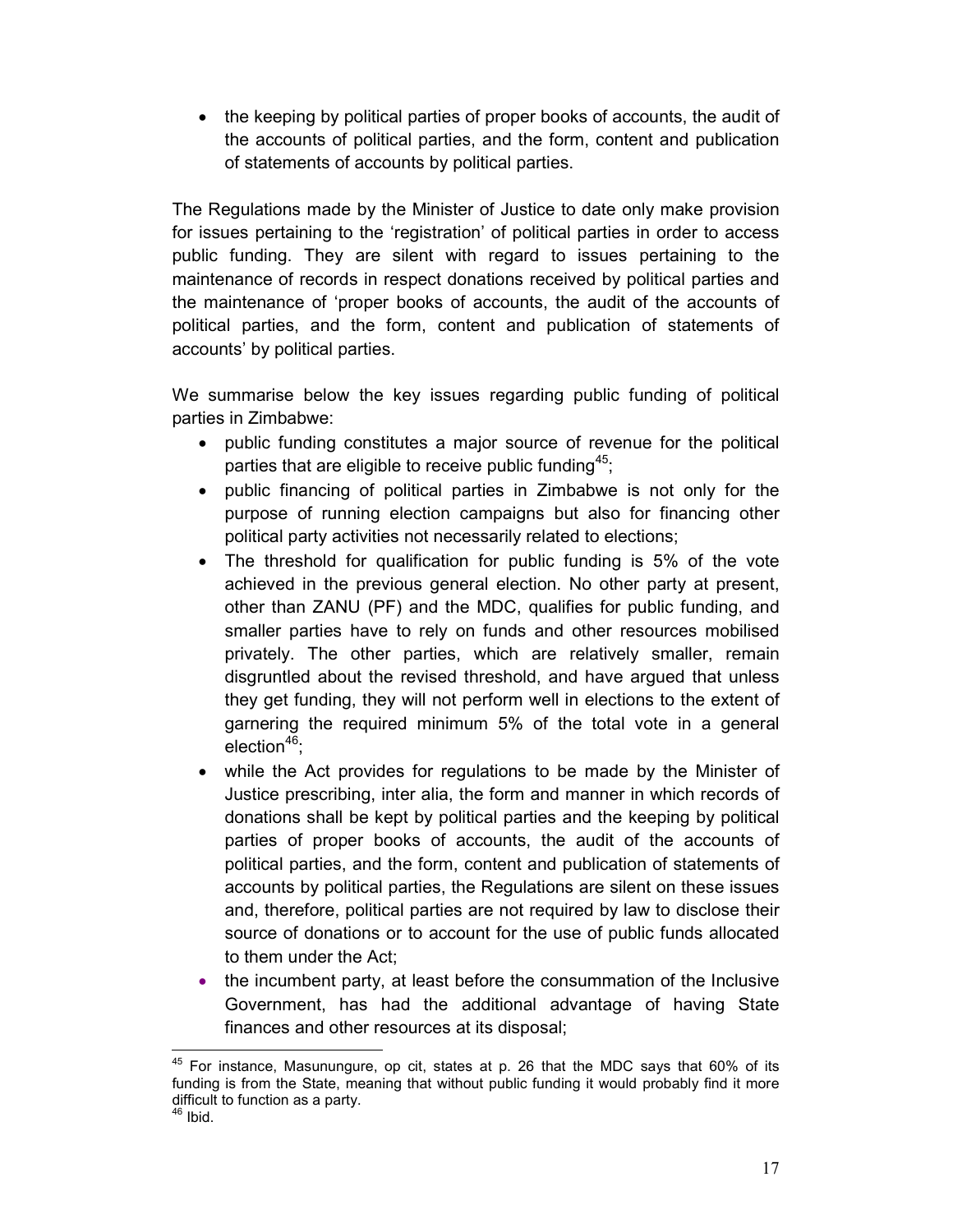- the Act does not set a limit for donations lawfully received by political parties from private sources;
- The Minister of Justice has the mandate to publish a notice in the government gazette specifying the total amount of moneys appropriated for all political parties and the amount that shall be paid to each individual political party, and to pay the political parties;
- Political parties wishing to receive funding shall apply to the Minister of Justice for funding but not for registration.

# 4.2. The Role of Electoral Commissions

The general role of electoral commissions (the trend now is to establish independent electoral commissions) is to prepare for, conduct and supervise national and/or local government elections, and referendums and to ensure that those elections and referendums are conducted efficiently and fairly. For instance, the functions of the Zimbabwe Electoral Commission are, inter alia, to:

- prepare for, conduct and supervise Presidential and Parliamentary elections, local government elections, and referendums. It shall ensure that those elections and referendums are conducted 'efficiently, freely, fairly, transparently and in accordance with the law';
- supervise the registration of voters;
- compile voters' rolls and registers and to ensure their proper custody and maintenance;
- conduct voter education; and
- $\bullet$  accredit observers of elections and referendums<sup>47</sup>.

Electoral commissions may be charged with further responsibilities related to the conduct of elections. Thus in some countries electoral commissions may also be charged with the responsibility of administering and disbursing public funding to political parties. In the SADC, for instance, a number of countries distribute public funding to political parties through electoral commissions. In Angola and Mozambique, public funding is allocated or dispensed by their National Electoral Commissions. In Lesotho, the funds are allocated by the Independent Electoral Commission while in South Africa public funding is dispensed by the Chief Electoral Officer<sup>48</sup>.

The approach in Zimbabwe is rather different. We have noted above that the Minister of Justice has the power to publish a notice in the government gazette, acting in consultation with the Minister of Finance, specifying the total amount of moneys appropriated for all political parties for that year and the amount that shall be paid to each individual political party. Political parties

<sup>&</sup>lt;sup>47</sup> Section 100C of the Constitution of Zimbabwe.

<sup>&</sup>lt;sup>48</sup> 'Funding of Political Parties', http://www.eisa.org.za/WEP/comparties.htm, 24/09/09.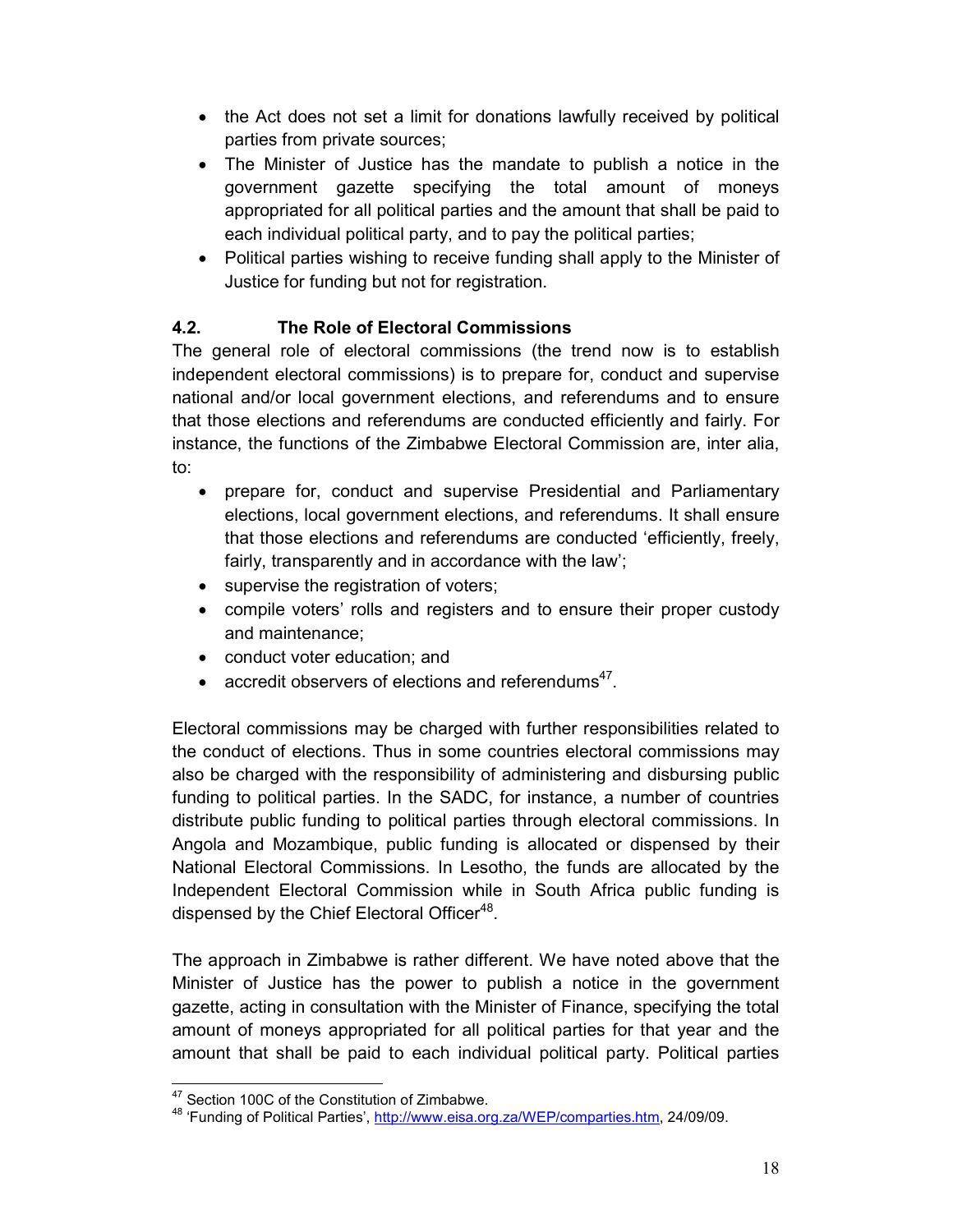wishing to receive funding shall apply to the Minister, and the Minister pays the political parties if they are eligible for funding. This is clearly undesirable because the Minister of Justice is an interested party; the Minister is a competitor. The Minister is involved in too many issues pertaining to public funding of political parties and could easily act in a manner that favours his/her own party and that is biased against other parties.

# 4.3. Registration of Political Parties

In many countries where there is political pluralism, the law, especially the constitution, will recognise the fundamental freedoms of association, assembly and speech. People are therefore free to form or join political parties of their choice, and the political parties themselves are free to run their affairs, conduct their activities and generally to exist and operate as they see fit. It is quite common that political parties will be regulated by the law, and may even have be required to register in order to operate lawfully as political parties. They is nothing wrong per se with the regulation of political parties, especially where such regulation does not unduly restrict the enjoyment of the fundamental freedoms of association, assembly and speech.

Masunungure aptly concludes that when done in good faith, that is 'without ulterior and sinister motives', party regulation (and this includes the registration of political parties) "promotes transparency and democratic accountability to the public, curbs corrupt practices and provides for penalties for breach of the regulations". However, if the purpose of such regulation is to control political parties and unduly restrict their right to freedom of association and existence as political parties, then the move can be "a recipe for mutual suspicion and distrust which can further poison the political atmosphere"<sup>49</sup>.

In the SADC, almost all countries regulate political parties and have a requirement for registration. In Angola political parties must be registered with the Constitutional Court/Supreme Court. Botswana requires political parties to be registered in accordance with the Societies Act, by the Registrar of Societies. Like Botswana, the registration of political parties in Zambia is governed by the Societies Act, which provides for the registration of parties with the Registrar of Societies. Similarly, the registration of political parties in Lesotho is governed by the Societies Act. Political parties must register with the Registrar General while they must register with the Independent Electoral Commission to participate in an election. In the DRC, political parties are registered with the Minister of Home Affairs. In Malawi, the registration of political parties is governed by the Political Parties (Registration and Regulation) Act, which requires registration with the Registrar of Political Parties. Tanzania also provides for the registration of political parties with the

.

<sup>49</sup> Masunungure, op cit, p.3.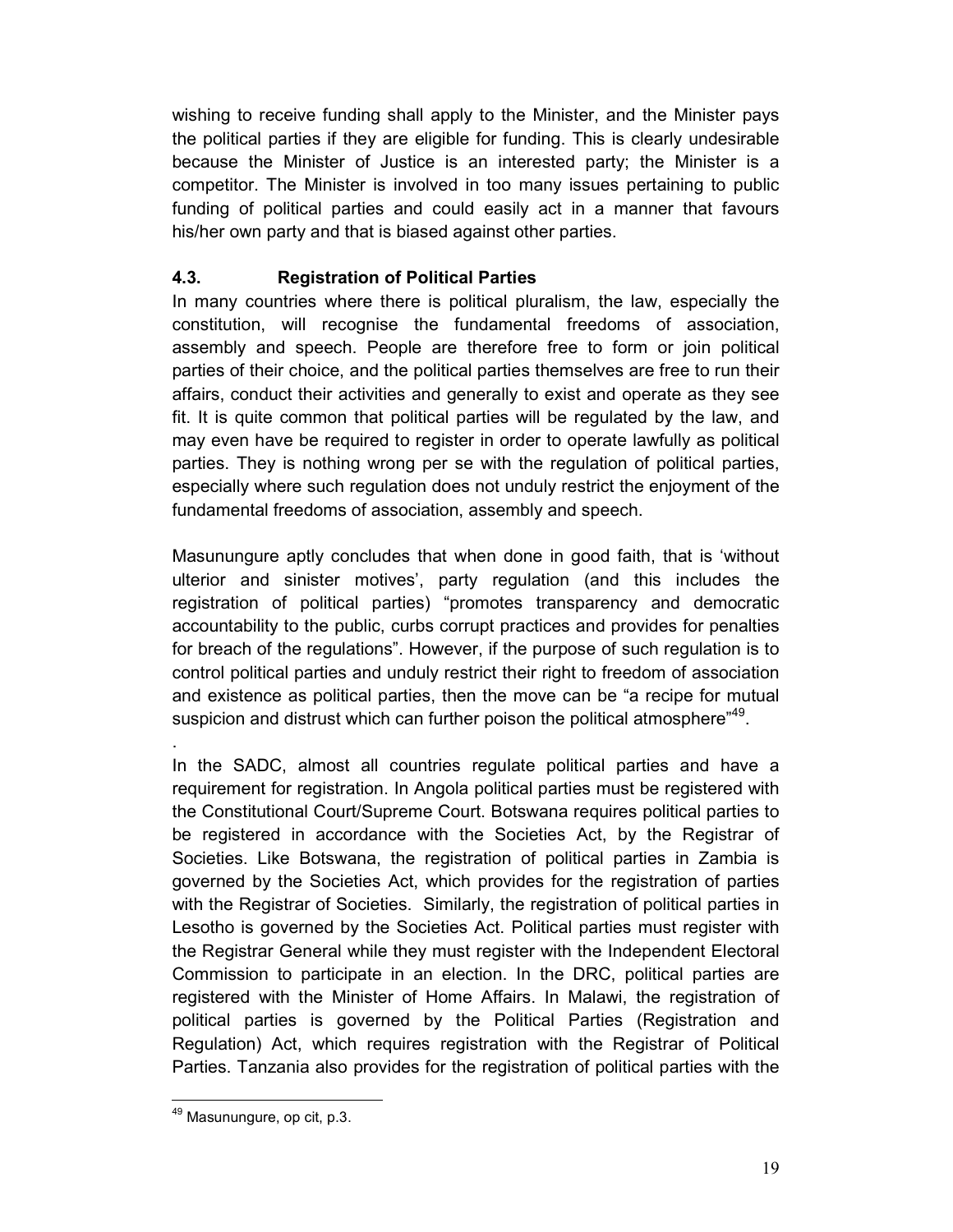Registrar of Political Parties, in terms of the Political Parties Act. The Constitution of Mauritius governs the registration of political parties in Mauritius. The Electoral Supervisory Commission has the responsibility to register political parties 14 days before nomination day. In Mozambique, registration takes place at two levels, i.e. registration with the Ministry of Justice to function as a party and registration with the National Electoral Commission to participate in an election. Political parties in Namibia are required to register with the Electoral Commission, while in South Africa political parties must be registered with the Independent Electoral Commission<sup>50</sup>.

A common feature in the SADC countries which provide for the registration of political is that the law generally lays down registration requirements, conditions for registration or refusal of registration, suspension of registration, deregistration, party dissolution and appeals $^{51}$ .

Zimbabwe has no law requiring the registration by political parties in order to exist and operate legally. The law merely defines political parties. For instance, section 2 of the Political Parties (Finance) Act defines 'political party' as an "association of persons the primary object of which is to secure the election of one or more of its members to a local authority or Parliament". The Zimbabwe Electoral Commission Act [Chapter 2:12] of 2004 has a slightly broader definition of political party. In defines 'political party', in section 2, as "an association of persons the primary object of which is to secure the election of one or more of its members to a local authority or parliament, or to secure the office of president, or to campaign for a specified result at a referendum". The Electoral Act [Chapter 2:13] of 2004 has a rather vague definition of political party. It defines 'political party' in section 4(1) as "any political organisation".

Masunungure suggests that "t]he only time registration is obligatory is during elections when a party wants to contest by fielding a candidate/s. That is, a candidate is required by law to be proposed and endorsed by a certain number of registered voters in his/her constituency and has to pay a candidacy deposit, which is returned if he/she gets a certain stipulated threshold of valid votes cast<sup> $52$ </sup>. The requirement by the Electoral Act for candidates in an upcoming election to file nomination papers does not constitute registration. It is intended merely to facilitate the smooth running of an election and to discourage pretenders who would otherwise pose serious administrative and logistical problems for those tasked with running elections.

<sup>&</sup>lt;sup>50</sup> See "Registration of Political Parties", http://www.eisa.org.za/WEP/comparties2.htm, 24/09/09.

 $\frac{51}{1}$  Ibid.

<sup>52</sup> Masunungure, op cit, pp.2-3 and 11.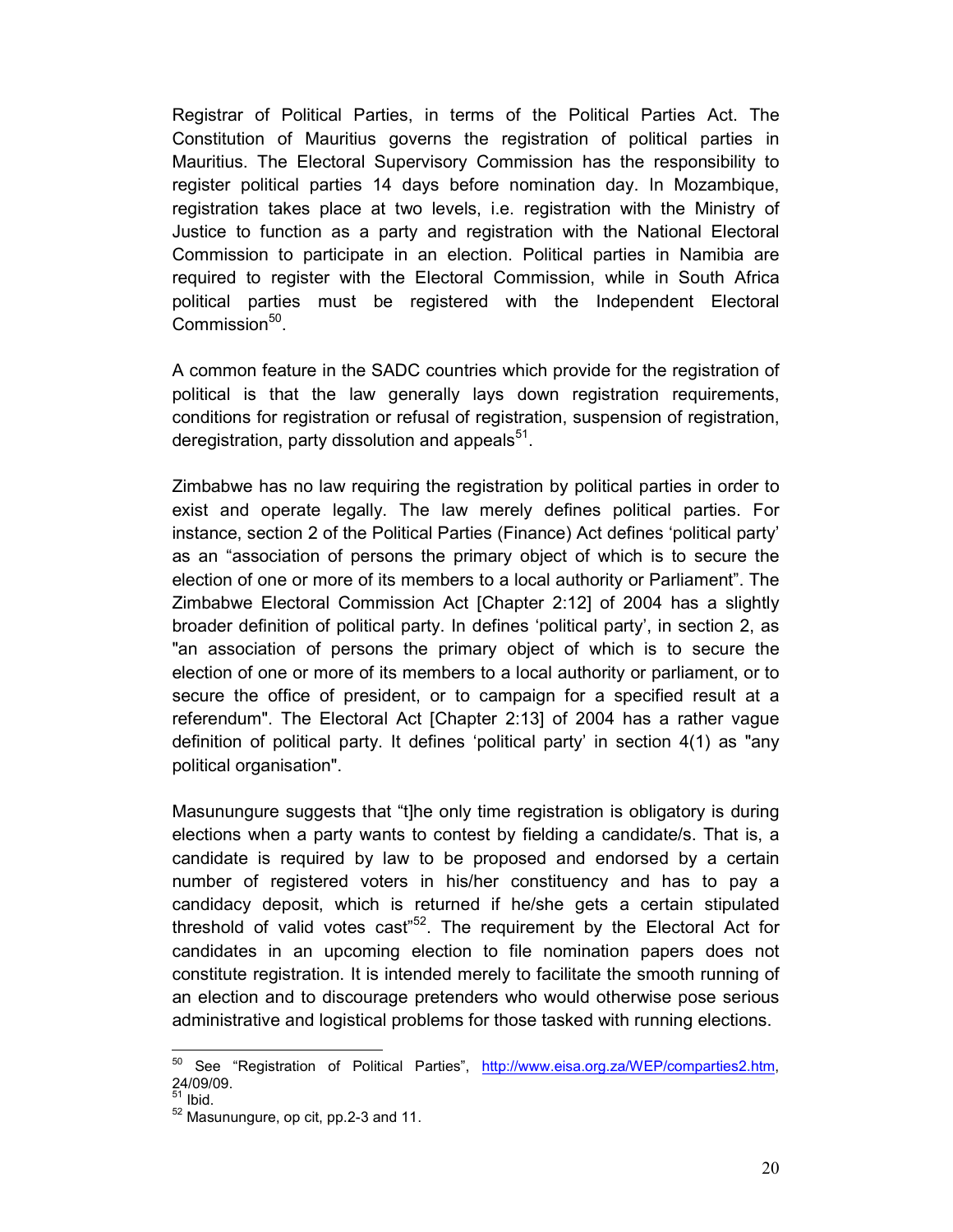On paper, political parties are free to regulate their affairs as they deem fit and go about their business as they please, within the confines of the law of course. Also, theoretically, the State may not interfere in the running of political parties or unduly restrict their operations. This, sadly, has not been the case in Zimbabwe. The State has used various laws to interfere with the operation and activities of opposition political parties in the name of maintaining law and order. Since shortly after independence the ZANU (PF) government has used laws such as the repealed Law and Order (Maintenance) Act, the Public Order and Security Act (POSA), the repealed Miscellaneous Offences Act, and the Criminal Law (Codification and Reform) Act to interfere with and disrupt the activities of opposition parties, some of the notable ones being the old Zimbabwe African People's Union (Patriotic Front) (PF-ZAPU), the Zimbabwe Unity Movement (ZUM) and the MDC.

The above ties in with Masunungure's observation that it does not follow that political systems which require party registration are of necessity more authoritarian and therefore less democratic than where such registration is not required. He says that "[t]he absence of requirements for party registration may actually mask the existence of even more insidious legislation that suffocate or stifle the operations of the 'free-to-exist' political parties. People can form political parties as and when they wish, but then the operating environment can be so hostile as to enfeeble such political organisations". Therefore, political parties can be freely formed but are not as free to operate<sup>53</sup>.

There remains a possibility that in future, political parties may be required to register if they are to exist and operate lawfully. There already has been some discussion around this. For instance, the former Electoral Supervisory Commission at some point lamented that the absence of laws for the registration of political parties had led to the emergence of 'fly-by-night' political parties. The Commission also felt that the registration of political parties would be in the interest of national security as the State could use the information availed through registration to carry out investigations to ascertain the party's intentions and to 'weed out potential saboteurs'. It therefore recommended that to curb this tendency, political parties should be formally registered<sup>54</sup>.

While this proposal might have appealed to ZANU (PF) as the ruling party at the time, the opposition, especially the MDC, were against the introduction of a law which requires the registration of political parties. Their argument was

 $^{53}$  Ibid, p.8.

 $54$  Ibid, p.1.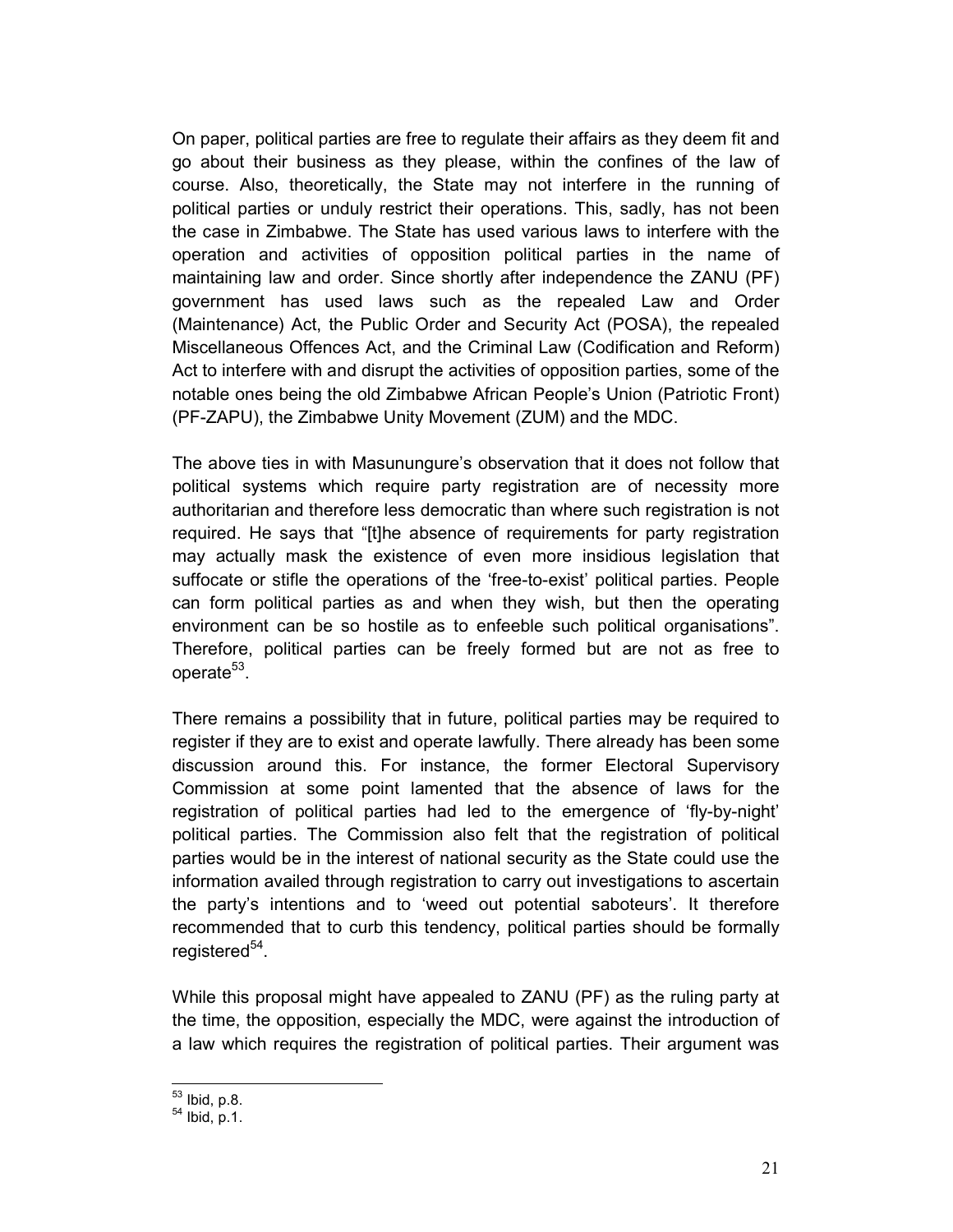that such a law would be unconstitutional and negate the voluntary nature of political parties<sup>55</sup>. ZANU (PF) would be hard pressed to argue that it supported the registration of political parties in good faith, in order to promote transparency and democratic accountability to the public. Indeed its motive, at least at that time, seemed to be the desire to control political parties and to unduly restrict their right to freedom of association and existence as political parties. On the other hand, while the MDC were justified to be fearful of such intentions on the part of ZANU (PF), it was misleading on their part to suggest that the registration of political parties is, per se, unconstitutional and a negation of the right to freedom of association.

In the light of the mistrust and, at times, acrimony between political parties in Zimbabwe, even with the advent of the Inclusive Government involving the MDC and ZANU (PF), it is perhaps advisable that for now the issue whether or not political parties must be registered and otherwise regulated must be held in abeyance. The Consultant therefore does not support the recommendation by Masunungure that a 'strictly impartial and inclusive body comprising of public-spirited citizens who have no partisan affiliations' must be created to register political parties and that no political party may participate in an election unless it is registered as a political party<sup>56</sup>. The environment currently prevailing in Zimbabwe does not allow for an 'impartial' body comprising 'public-spirited' citizens.

#### 4.4. Threshold to Access Public Funding by Political Parties

In United Parties v Minister of Justice, Legal and Parliamentary Affairs and Others, supra, the Supreme Court took the view, in relation to the threshold or formula used to allocate State funding to political parties, that the formula adopted to allocate State funding to political parties would determine whether the goals discussed in part 2 above would be achieved or not<sup>57</sup>. Certain formulae would do no more than entrench and re-enforce the regime of the major political parties, and sideline their minor or new opponents<sup>58</sup>.

It is generally believed that large political parties gain their support partly because they have the resources to influence public opinion. Therefore a formula which gives the large political parties more money than the smaller or

 $55$  Ibid.

<sup>&</sup>lt;sup>56</sup> Ibid, p.5 and p.28. It makes no difference that Masunungure proposes, however, that parties that do not wish to participate in elections and therefore to be considered for public funding should not be compelled to register.

 $57$  The goals referred to here, which we have previously discussed, are to ensure equality of opportunity in a liberal democracy characterized by inequalities in the distribution of wealth; to make enough money available for competitive campaigns to occur; to allow new entrants, while not encouraging frivolous candidates or propping up decaying political organizations; to reduce the possibility for undue influence; and to prevent corruption.

<sup>58</sup> Refer to pp.267-269 of the judgment.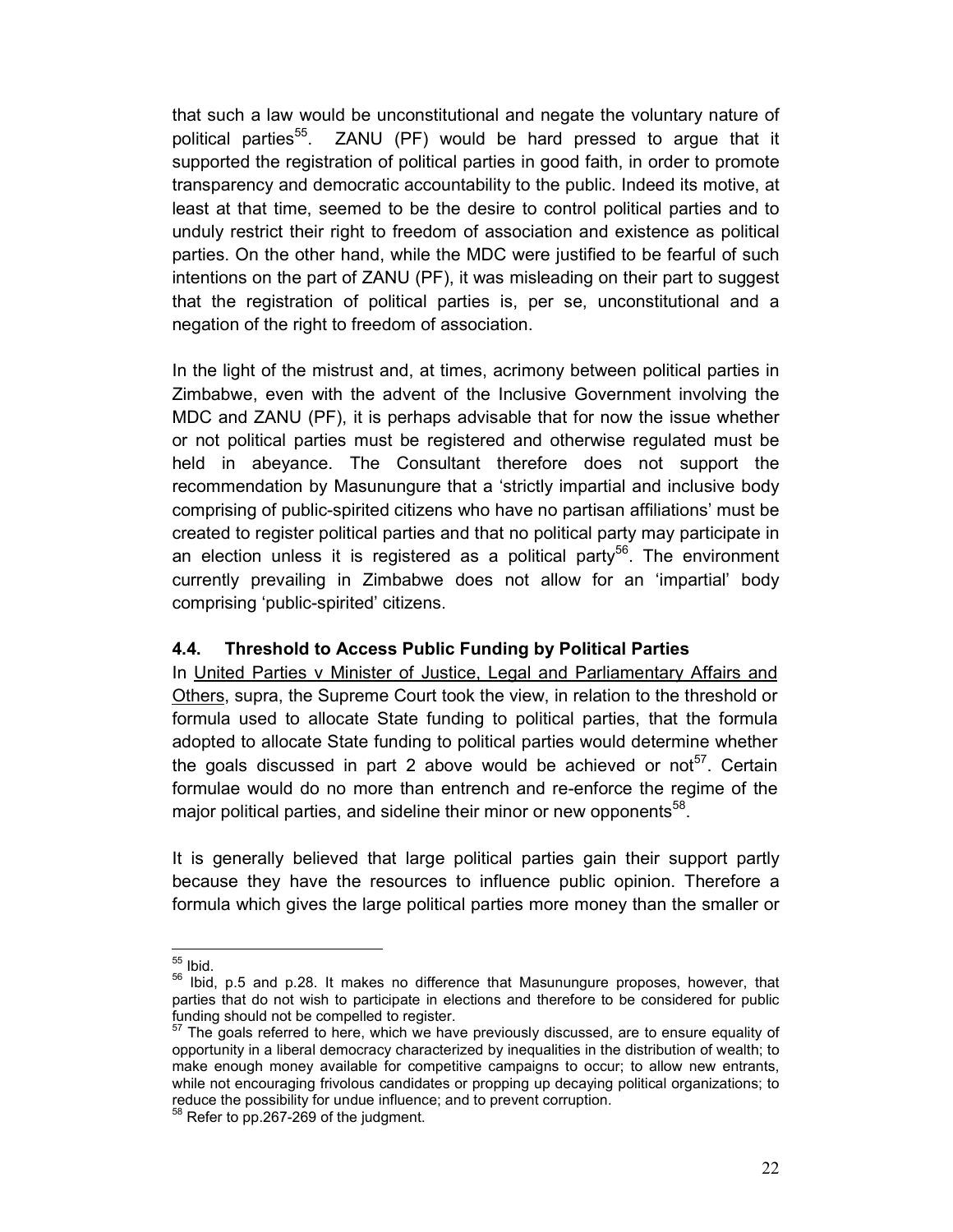emerging ones leaves the larger parties better off while the small or emerging ones will stagnate or even collapse. This view is echoed by Masunungure, who says that in a developing society that has only recently adopted a democratic system and where party financing is only available to parties actually represented in the legislature, the exclusion of non-represented parties may indefinitely paralyse such parties. He says further that this has 'the effect of protecting represented parties from competition'<sup>59</sup>.

South Africa tried to avoid such an unfair arrangement in the first democratic elections in 1994. While the larger parties had one way or another accumulated considerable financial and other resources during the apartheid years and could therefore finance their election campaigns, the smaller parties did not have such resources and clearly required public funding to run their election campaigns. An Electoral Fund was therefore established to finance the campaign activities of any party registered to contest the election which could either:

- Demonstrate that it enjoyed at least 2% support in a credible opinion poll; or
- Collect at least 10 000 supporting signatures (half of the signatures comprising at least 1 000 signatures from voters in five provinces) if contesting the national ballot.

Half the fund was distributed among parties which met the above criteria and the other half among parties which actually won election to the national assembly or to a provincial assembly. Generally, the money was distributed equally, thus ensuring that both large and small parties had equal access to public funding<sup>60</sup>. Public funding in South Africa is now accessed by political parties currently represented in national and provincial legislatures and it is allocated according a formula that takes into account the proportion of members a party has in the National Assembly and the provincial legislatures and a minimum threshold amount to ensure equity $^{61}$ .

In the other SADC countries where political parties benefit from public funding, it would appear that the trend is that funding is based on representation in the legislature, and that political parties receive State funding which is proportional to their share of votes or seats won. In Malawi,

<sup>59</sup> Masunungure, op cit, pp.14-15.

 $60$  Friedman, op cit, p.3. Parties which could show support in an opinion poll were awarded double the money to that awarded to parties which relied on signatures. Parties which won seats in the assemblies were awarded a share of the post-election 50% while those who failed did not. The election results however showed that these criteria to measure party support could be misleading. For instance, the Democratic Party and the Pan Africanist Congress demonstrated 2% support but did not win 2% support while the Workers List Party gathered 10 000 signatures but won less than 5 000 votes.

<sup>&</sup>lt;sup>51</sup> "Funding of Political Parties", http://www.eisa.org.za/WEP/comparties.htm, op cit.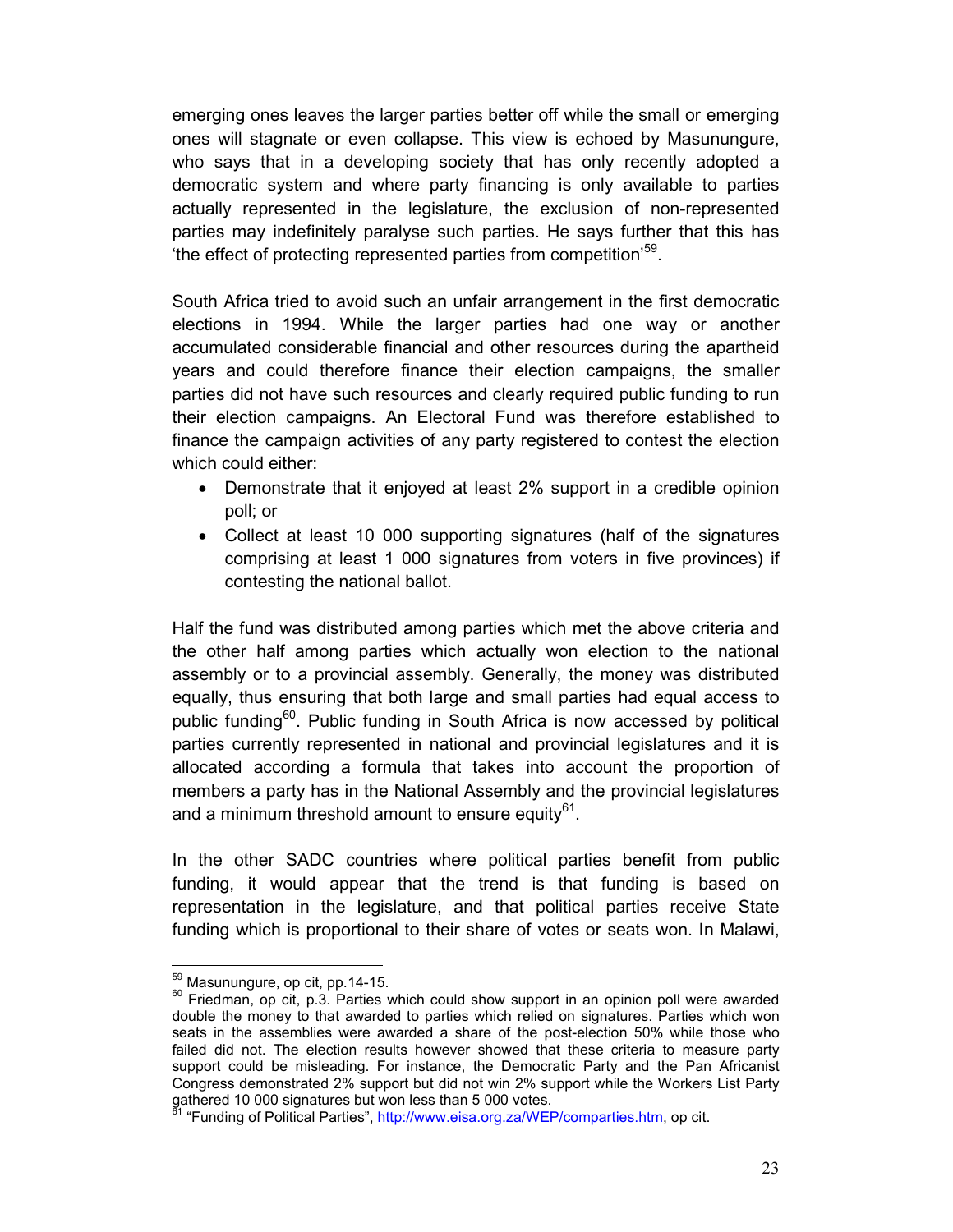political parties which qualify for public funding must have received at least 10% of the vote in the election while the threshold in Zimbabwe, as we have already noted above, is 5% of votes cast in the election. In Namibia, public funds are allocated to political parties represented in the legislature in proportion to the votes won by the parties in the previous election. Lesotho and Mozambique take a slightly different approach. In Lesotho half the funds are allocated to registered parties and shared equally amongst them, while the other half is distributed to each party in proportion to the number of candidates fielded. In Mozambique one-third of the funds are allocated to presidential candidates, one-third to political parties in parliament in proportion to the seats held and one-third to parties fielding candidates for parliament in proportion the number of candidates fielded $62$ .

It seems generally acceptable that public funding of political parties must be based on some threshold or formula. In United Parties v Minister of Justice, Legal and Parliamentary Affairs and Others, supra, the Supreme Court held that it is justifiable to place a reasonable limitation (own emphasis) upon the payment of State funds to political parties. Such limitation, the Court said, encourages serious political contenders but discourages trifling parties from being established solely in order to secure public funding. It would be undesirable for tax payers' moneys to be wasted on parties which do not command any meaningful support or which clearly have no prospect of making any meaningful contribution to the growth and consolidation of democracy in the country. The Country Study on Zimbabwe observes that it has "become noticeable in Zimbabwe that a number of small parties emerge during election time" and that these have the effect of confusing the electorate and splitting votes. The study concludes that such parties do not serve to improve democratic principles in the country<sup>63</sup>. Some countries though, such as Lesotho and Mozambique, disburse funds to political parties participating in an election so that the parties can finance their election campaigns.

 $\frac{62}{1}$  Ibid.

 $63$  Country study: "Resuscitating party politics in Zimbabwe: scenarios for the 21 $\mathrm{^{st}}$  century": An analysis of the MDC and Zanu-PF from the perspectives of political leadership, political architecture and party constituencies (Author and date?), p.4.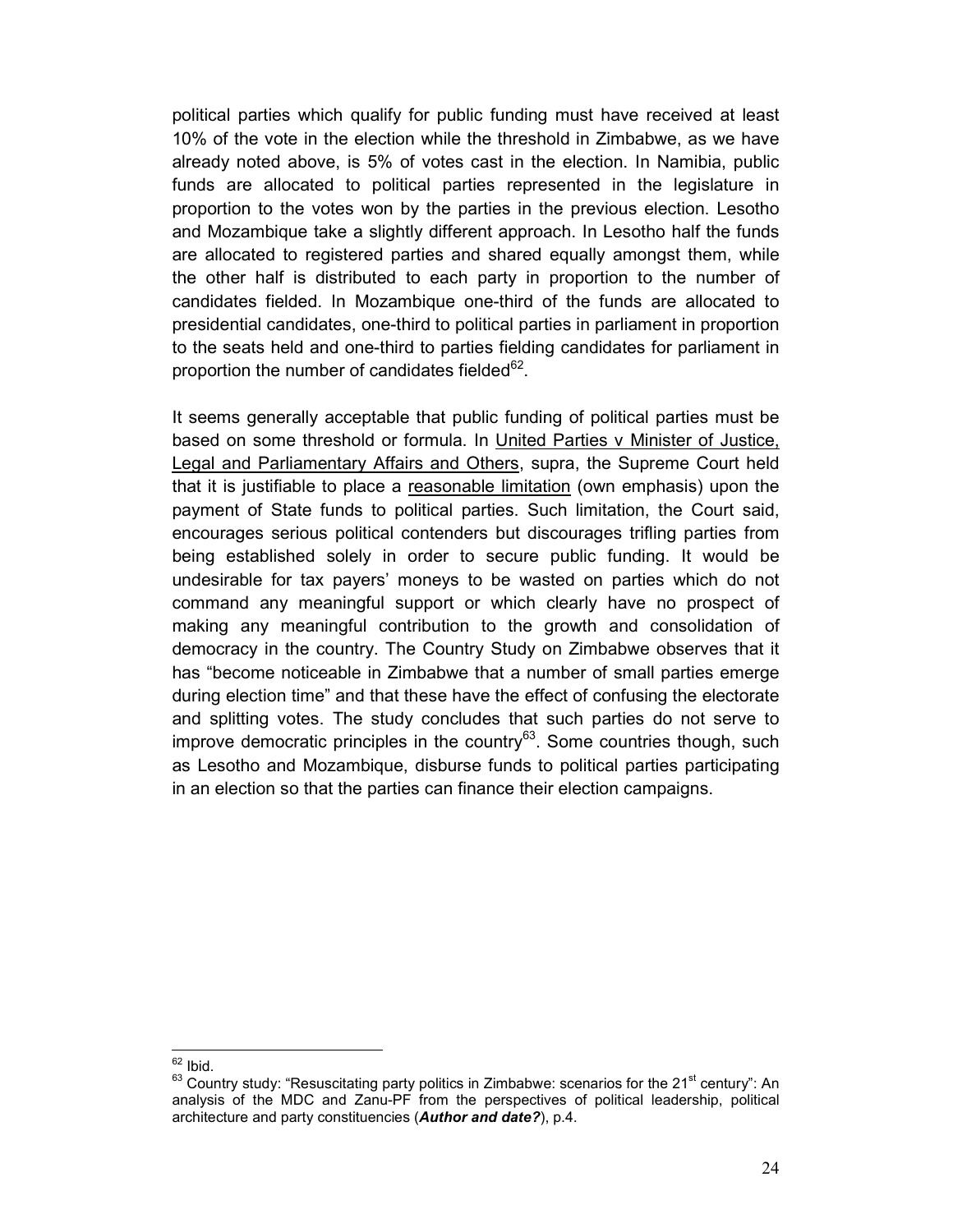#### 4.5. Sources of Funding, Disclosure, Accounting, and Limits

Generally, in Africa there is limited regulation of the raising of funds by political parties. Not many African countries have comprehensive laws governing the raising of revenue, prescribing permitted sources of funding, or imposing ceilings or limits in respect of donations which well-wishers can make to political parties<sup>64</sup>. While information relating to funds received from the State may be in the public domain, very little information is known, other than by the parties themselves, regarding funds raised from private sources. Even in the case of public funding, unless the law requires political parties to account for the money received from the State, the only information the public would know is the amounts granted to the parties but not how the money has actually been spent.

Is it desirable that political parties benefiting from public funding should not be required by law to account for the use of taxpayers' money? Clearly, it would be in the public interest for political parties to account for moneys receive from the public purse. It is unlikely that any political party would have any plausible objections to this.

Is it none of the business of the public to know the sources of funding of political parties, the amounts involved and the uses? Masunugure argues that to the extent that political parties perform 'a socially desirable function in a democratic system', they must be required to account publicly for the sources and uses of not only public funds obtained, but other sources of funding as well. This, he reasons, is meant to 'ensure public knowledge of all contributions large enough to have a significant influence on party policy'<sup>65</sup>. This is a sound argument. Political parties must be transparent and accountable to the people.

Should political parties and candidates spend as much as they can mobilise in an election campaign, without any limit? It is desirable, and in the public interest, that there must be a ceiling on the amount of money that parties and candidates can spend. Considering that political parties have different means, even where they are all in receipt of public funding, if parties and candidates were allowed to spend as much as they pleased, as long as they have the money, this would create an uneven political playing field, a result which is unhealthy for fair elections and democracy. Larger parties or wealthier candidates would thrive at the expense of the smaller parties or poorer candidates.

<sup>&</sup>lt;sup>64</sup> Masunungure, op cit, p.9.

 $65$  Ibid, p.17.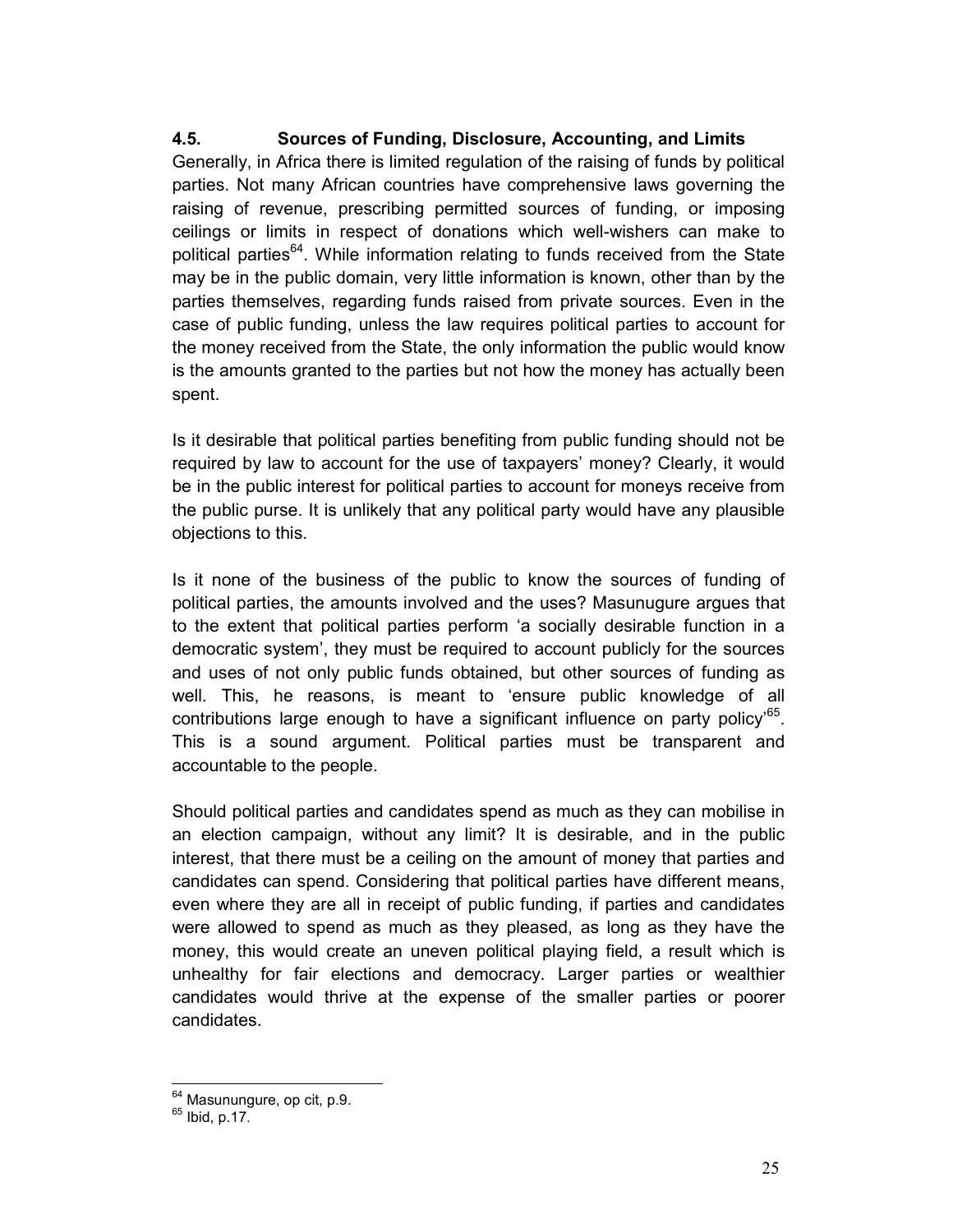Some of the SADC countries already have some form of regulation in respect of the above issues. For instance, the law in Namibia requires that private funds received must be disclosed. In the DRC, political parties must disclose property ownership to the Minister of Home Affairs, as well as any donations or bequests. Political parties must also submit annual financial accounts to the Minister of Home Affairs. The Political Parties Act of Tanzania requires parties to disclose all funds received from outside the country and to submit annual audited accounts of funds and property. Political parties in Zambia may be required by the Registrar of Societies to submit their financial accounts for inspection at any time.

We have noted above that in Zimbabwe, the Political Parties (Finance) Act provides that the Minister of Justice may prescribe, by regulations, the form and manner in which records of donations shall be kept by political parties and the keeping by political parties of proper books of accounts, the audit of the accounts of political parties, and the form, content and publication of statements of accounts by political parties. However, the Minister of Justice has not done so<sup>66</sup>.

#### 4.6. Use of State Resources (Media, etc)

Onuoha observes, in the case of Nigeria in the early 90s and before, that:

… So far, multiparty democracy revolves around the political class, who in turn confiscate and subordinate the Nigerian state. Accordingly, any of the political factions in power usually takes over the state. Therefore, it will be no surprise that in any multiparty democratic exercise, the political class uses the instruments of the state to advance its advantages in party organisation, campaign and elections. It also includes advantages of financial sufficiency...<sup>67</sup>

While Onuoha made the observation in respect of Nigeria in the early 90s and before, it rings true in many other countries today. As Masunungure puts it, in many African countries "elections are not really contests between candidates and parties; they turn out, in effect, to be contests between all opposition parties [and] candidates on the one hand, and the governing party's candidates and the state on the other"<sup>68</sup>.

 $66$  Surprisingly, when the law on public funding of political parties was first introduced in Zimbabwe, it was members of Parliament from the then ruling ZANU (PF) who suggested that the funds must be accounted for by the recipients. See for instance Parliamentary Debates Volume 19, No. 20, op cit, 1309, 1312, 1313 and 1314.

<sup>&</sup>lt;sup>67</sup> Onuoha, op cit, p.24.

<sup>&</sup>lt;sup>68</sup> Masunungure, op cit, p.22.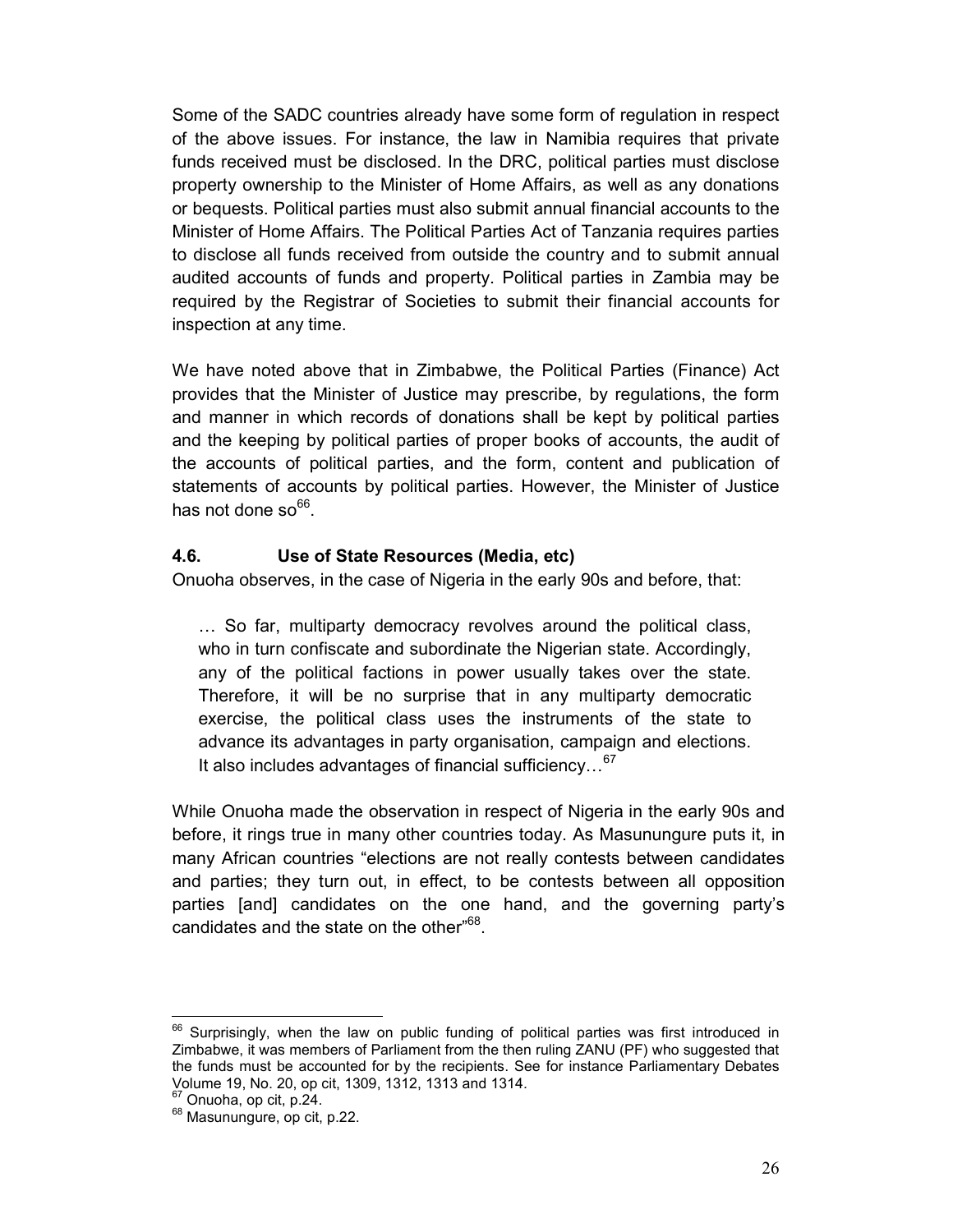The use of official positions and State resources by ruling parties to strengthen themselves and to run election campaigns, to the disadvantage of other political parties, is a contentious issue. Opposition parties often cry foul and accuse the party in power of taking undue if not unlawful advantage of its control of government to frustrate them while consolidating its own position. In Zimbabwe, ZANU (PF) has taken advantage of and freely used public resources which include:

- Free air time on radio and television. For instance, its congresses/conferences get generous live coverage throughout on the Zimbabwe Broadcasting Corporation television and radio channels;
- Wide coverage and free advertising space in the State owned and controlled print media. For instance, a number of party propagandists run weekly columns in public newspapers where they write lengthy articles in praise of the party while attacking and denigrating other political parties and critics;
- Using state vehicles. For instance, ministers use government vehicles when attending to party business and running election campaigns, while the party leader, who is also the President, not only uses government vehicles but also planes and helicopters;
- Using government employees and equipment for party business. Some civil servants are roped in to support party activities and help in running election campaigns. For instance, a number of ministries have been created since independence to work hand in hand with the party and to support its activities. The ministries, which include Political Affairs and National Affairs, are conveniently housed at the party headquarters to be close to the party secretariat, and where they not only pay rent to the party but also pay bills for the party e.g. rates, water and electricity $^{69}$ .

The public media is one of the most useful State resources at the disposal of the governing political party. This is aptly captured by Jain, who observes that in India (at least at the time he was writing), a highly centralised control over broadcasting has been accepted as a prerequisite for political power. He says that "[i]n the process, political propaganda potentially becomes the deciding factor in programming news presentation and commentary<sup>70</sup>. The State controlled media, both print and electronic, can be used by the ruling party to its advantage by, for example, giving sympathetic coverage on members of the ruling party and its government while ignoring the opposition<sup>71</sup>. In some cases the media can be used for direct propaganda purposes in favour of the

<sup>&</sup>lt;sup>69</sup> See Masunungure, op cit, p.22 and Country study: "Resuscitating party politics in Zimbabwe: scenarios for the 21<sup>st</sup> century" an analysis of the MDC and Zanu-PF from the perspectives of political leadership, political architecture and party constituencies, op cit, p.10. <sup>70</sup> Jain, "Political Broadcasting in India", pp.16-17.

<sup>71</sup> See Steven Friedman, op cit, p.1.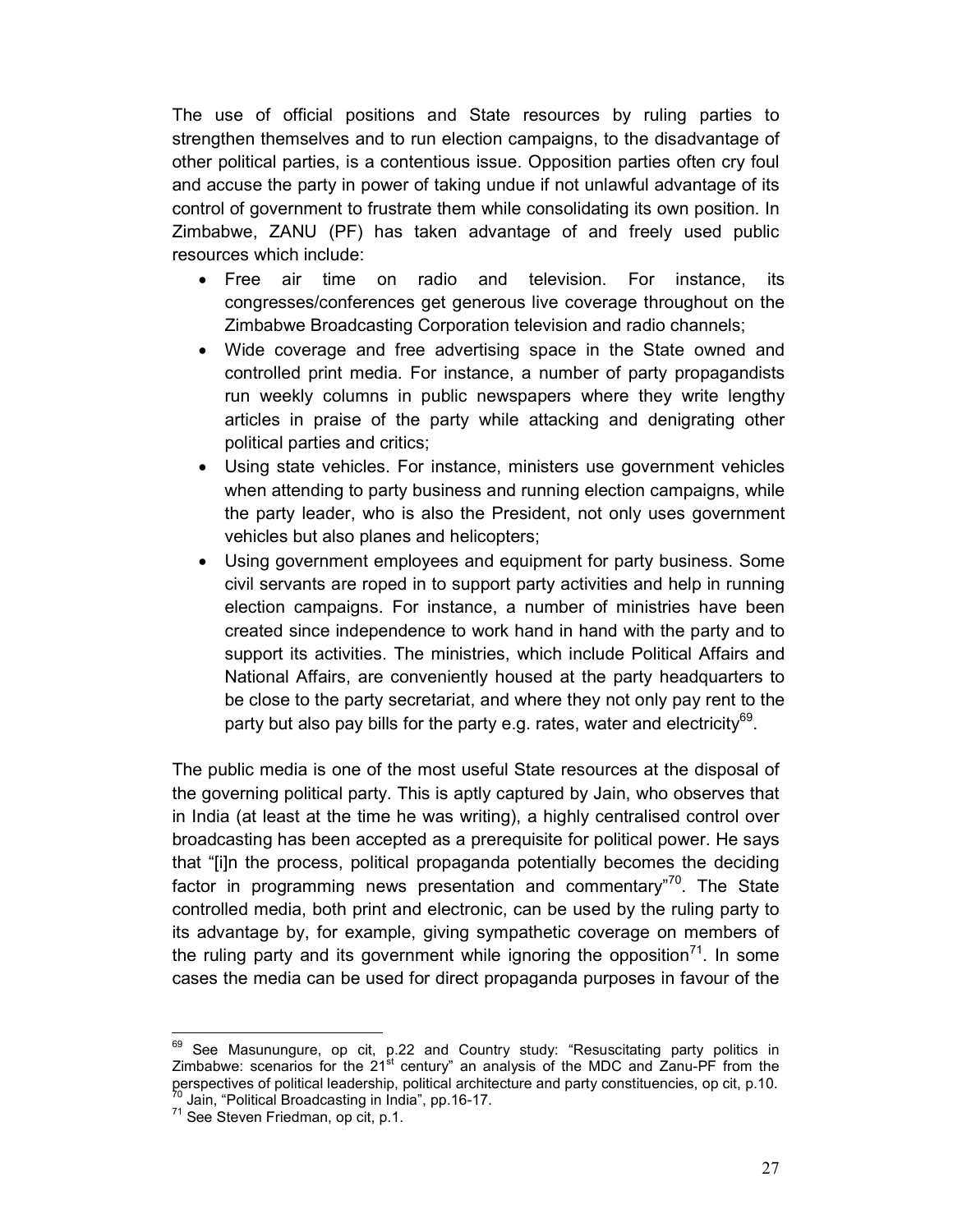ruling party while attacking or denigrating opposition parties or distorting information and views by or regarding the opposition parties.

Even where it is not necessarily acting improperly, a ruling party has automatic and continuous access to voters since it gets more media exposure or coverage. For instance, its ministers regularly use the public media and other public resources to publicise their programmes, policies, etc<sup>72</sup>. Ruling party ministers will also get coverage by the public media even when they are speaking more as members of their political party than as ministers of government and putting across their party position rather than government position.

What we have discussed above in relation to the use of the public media applies to Zimbabwe in many respects. The Country Study observes that since independence in 1980, the State owned and controlled media has dominated the industry and that it was and still is pro-government in its form and content (under the current Inclusive Government arrangement it is pro the ZANU (PF) element of the government). For a long time there was no meaningful private media. When the private media eventually emerged and began to challenge the public media, the government viewed it with suspicion, accusing it of being the mouthpiece of the opposition. The use of repressive laws such as the Access to Information and Protection of Privacy Act (AIPPA), and even suspicious bombings of private media houses, resulted in the demise of private players like the Daily News, the Daily News on Sunday, the Tribune and Capitol Radio while journalists working for the private media are often harassed and charged on spurious grounds. While the private media continues to soldier on, though in a very difficult and oppressive media environment, ZANU (PF) has been able to air its propaganda freely with very little alternative voice of opposition $7^3$ .

Generally the MDC and other political parties are either denied access to or coverage by the State controlled media or they receive negative coverage, through distortion of information and views by or regarding those parties or denigrating or undermining them. ZANU (PF)'s monopoly of the State media in its totality, the closure of or undue interference with the private media, the absence regular alternative sources of news on the state of affairs in the country , etc means that the electorate relies on an unbalanced supply of news thus tilting the scales in favour of the party. Meanwhile, the MDC and

<sup>72</sup> Ibid, p.6. See also Jain, op cit, p.13.

 $73$  Country study: "Resuscitating party politics in Zimbabwe: scenarios for the 21 $\mathrm{^{st}}$  century": An analysis of the MDC and Zanu-PF from the perspectives of political leadership, political architecture and party constituencies, op cit, pp.16-17.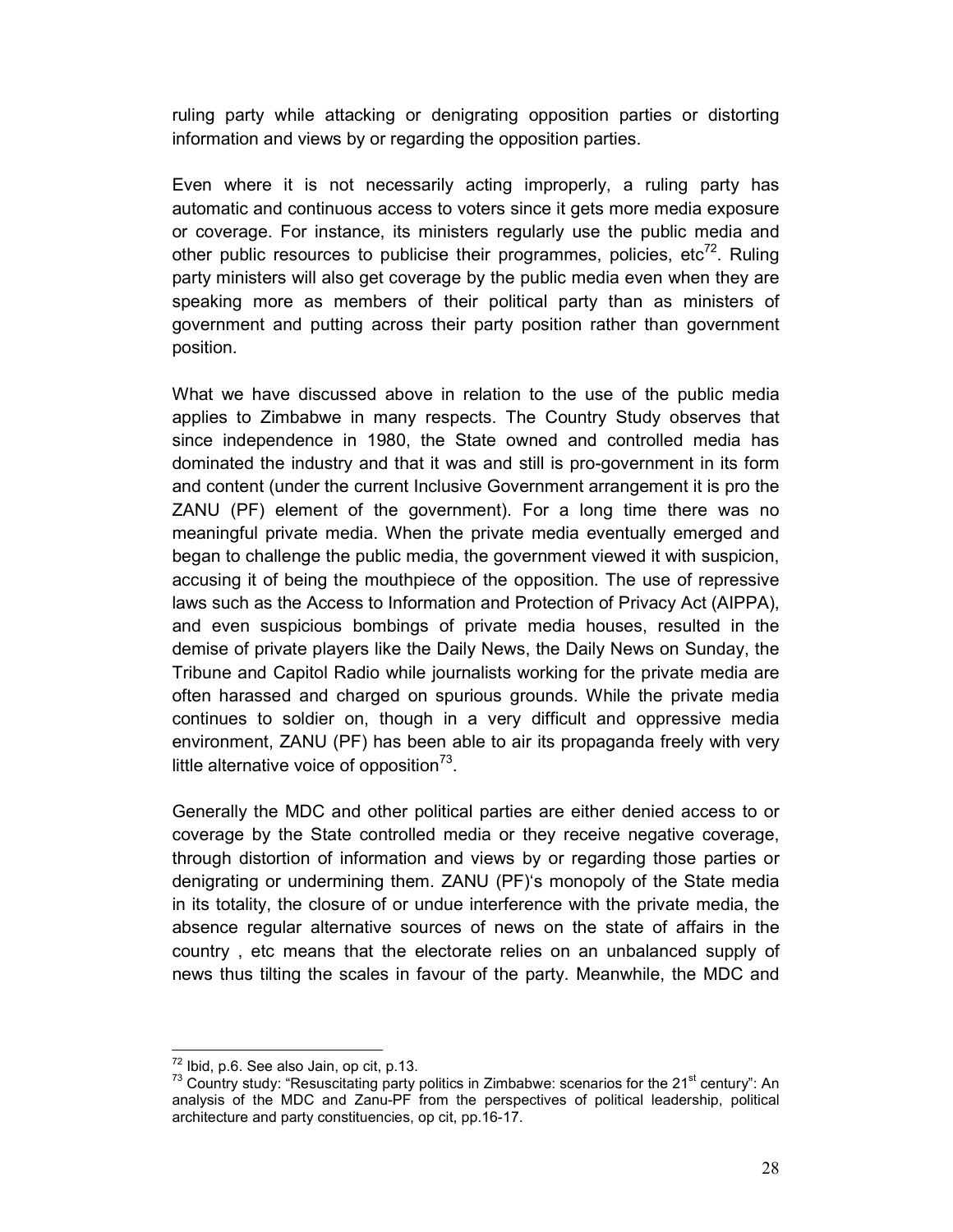other parties have little opportunity to disseminate their own information and views, and to counter attacks by ZANU (PF) $^{74}$ .

The power of the media is summed up by Friedman, who says, in respect of the first democratic elections in South Africa, that:

Indeed, in a society such as South Africa, where most voters rely on vernacular language radio or television for their political information, the fact that all parties had access to these electronic media may have done more to ensure that all enjoyed access to voters than the electoral fund<sup>75</sup>.

In the light of the above, it is the Consultant's view that with the exception of the state security apparatus (this includes the police, defence forces and intelligence agencies), especially in the case of Zimbabwe, the State owned and controlled media is the most powerful public resource at the disposal of a governing party.

### 5.0. Recommendations

It is ZESN's view that the principle of public funding of political parties in Zimbabwe is not really in question. Public funding of political parties is common throughout the world and, where this is done in a transparent, accountable and equitable manner, it encourages political pluralism and truly democratic practices while minimising the obvious advantage that governing parties have over other parties. It also helps to save from collapse due to the lack of funding, new or existing smaller parties which may be serious political contenders capable of making a meaningful contribution to political and electoral competition.

The law governing public funding of political parties in Zimbabwe, the Political Parties (Finance) Act, is not a perfect law. We have discussed above a number of its shortcomings, particularly with regard to issues pertaining to transparency and accountability. ZESN therefore makes the following recommendations to reform the law relating to public funding of political parties in Zimbabwe, with a view to ensuring equity, limiting corruption and undue advantage of incumbency and bigger parties, and promoting transparency and accountability.

I. The law on public funding of political parties must be explicit as to why political parties should receive funding from the State i.e. to promote political pluralism and truly democratic practices in the country. We

<sup>74</sup> Ibid, pp. 17-18.

<sup>75</sup> Friedman, p.4.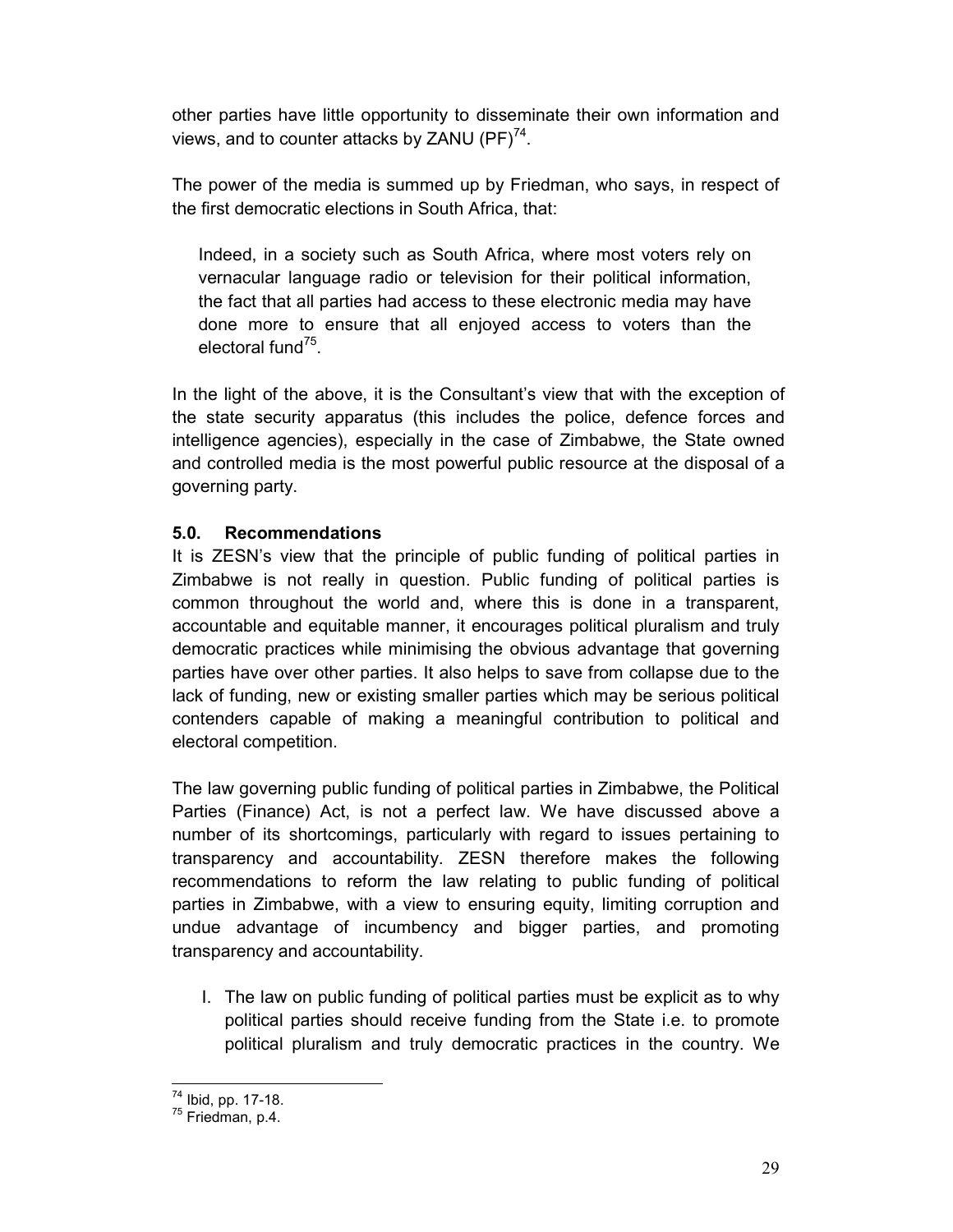have noted that democracy cannot be achieved without inculcating in the populace democratic values, through the institutionalisation and internalisation of democratic values in the larger society and the empowerment of the ordinary citizen. We have also noted that public financing of political parties without inter-party and intra-party democratic practice cannot bring about democratic governance at the national level. It is therefore proposed that provision for public funding of political parties must first and foremost be made in the Constitution, clearly stating that the purpose of such funding is to promote greater multi-party democracy and political pluralism. The Constitution must also state that political parties that wish to benefit from public funding must, as a prerequisite, conform to prescribed minimum standards for the promotion of democratic principles and standards within the parties. Pursuant to this, the Political Parties (Finance) Act must make provision for the prescription of minimum standards for democracy which must be adhered to by political parties, by an independent electoral commission after consultation with political parties and other stakeholders.

- II. A matter that requires revisiting is whether political parties should be funded only for the running of election campaigns and not also for running normal party business or routine party operations<sup>76</sup>. We have noted above that some countries provide State funding only for running election while other countries, like Zimbabwe, extend the funding to include normal party activities. The current beneficiaries, ZANU (PF) and the MDC, are likely to prefer the status quo. However, this should not preclude a reconsideration of the issue. It should be remembered that public funding of political parties was unilaterally introduced by ZANU (PF) in its current form for selfish reasons, although the MDC is now also a beneficiary. It is therefore desirable that stakeholders should be consulted on the issue. As a way forward to facilitate such consultations, it is proposed as follows:
	- Presidential candidates who garner at least five per cent of the total vote in a Presidential election must be awarded public funding, the amount of which shall be based on the number of votes gained as a percentage of an amount that is approved by Parliament upon recommendation by an independent electoral commission;
	- Each political party contesting a general election shall be entitled to public funding for election campaigning based on the

The suggestion by Masunungure that public funding of political parties should be only for electoral purposes and that political parties must be able to fund their own operations outside the electoral arena must be taken seriously. See Masunungure, op cit, p.5 and p.28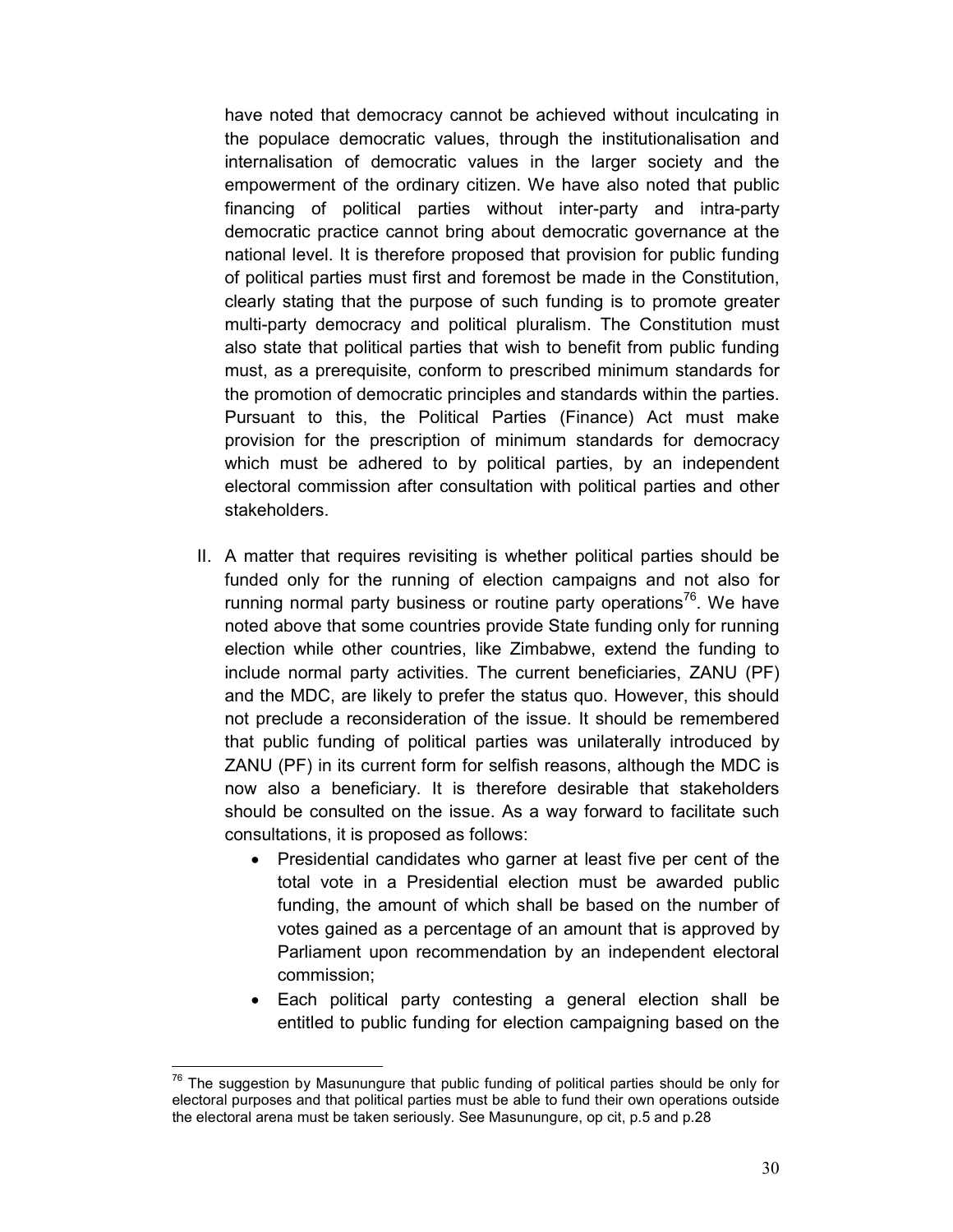number of its nominated candidates as a percentage of an amount that is approved by Parliament upon recommendation by an independent electoral commission. Nominated independent candidates shall also be entitled to funding, based on an individual candidate's share; and

- Political parties which garner at least five per cent of the total vote in a general election shall be entitled to public funding in each Parliamentary year, the amount of which shall be based on the number of votes gained as a percentage of an amount that is approved by Parliament upon recommendation by an independent electoral commission.
- III. Political parties must be required to present to an independent electoral commission and subject to oversight by Parliament, annual audited accounts in respect of funds received from the State. The funds should be audited by an international firm of Chartered Accountants or by a local reputable, independent and impartial firm approved by the independent electoral commission. The audited accounts must also be available for public inspection. We have noted above that Political Parties (Finance) Act empowers the Minister of Justice to prescribe by regulations, inter alia, the keeping by political parties of proper books of accounts, the audit of the accounts of political parties, and the form, content and publication of statements of accounts by political parties, and that the Minister of Justice has however not done so. It is ZESN's view that such crucial matters should not be left to the discretion of a minister. The Act itself must carry the necessary provisions while regulations can be used to provide for the small details.
- IV. Reasonable limits must be placed on how much individual Zimbabweans or Zimbabwean businesses can donate to political parties, in order to avoid the hijacking of political parties by wealthy individuals or companies, thus putting their personal interests ahead of national interests. This will limit corruption through, for instance, awarding lucrative contracts, trading licences, membership of parastatal boards or political appointments to financial backers or their connections. The actual limits can be determined from time to time by Parliament, upon recommendation by an independent electoral commission following consultations with political parties and other stakeholders. Funding of political parties by State organs (including municipalities) and corporations must be prohibited, as is the case in countries like Angola and Mozambique. This will ensure that State organs and corporations do not feel obliged to 'pay taxes' to the ruling party and also that the ruling party does not 'loot' State organs and corporations in order to finance its activities. To discourage donors and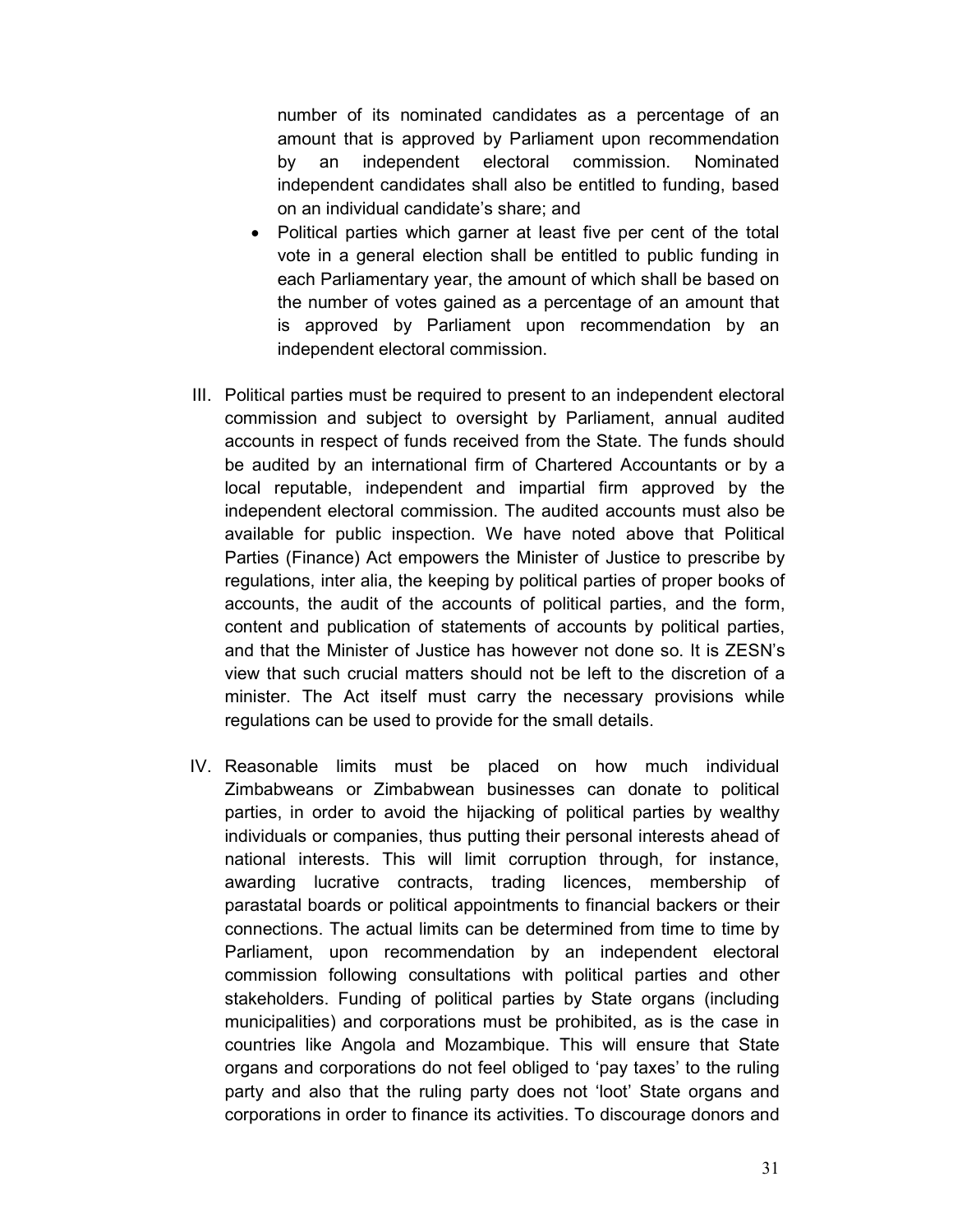their beneficiaries from circumventing this, the law must prohibit donations through third parties. Also, to ensure a relatively even political playing field, especially with regard to the financial disparity between bigger and smaller political parties, reasonable limits must be placed on election expenditures of parties and candidates. These limits can be determined from time to time by Parliament, upon recommendation by an independent electoral commission following consultations with political parties and other stakeholders.

- V. In the light of the immediate above, it is desirable that political parties must be required to maintain records of all donations received from private sources, together with proper books of accounts, subject to audit in the manner already suggested above with regard to public funding. Care must be taken, however, to ensure that the maintenance of such records and books of accounts is strictly for transparency and accountability purposes only, in the public interest, and not for ulterior purposes especially by the party in power. The information must not be used to 'flush out' who the donors of the opposition are and to impede their support for parties of their choice. The result of such a requirement must not be to imperil the donors. It is especially important that this is borne in mind when considering the timing of such a requirement, more so in view of how vindictive ZANU (PF) can be.
- VI. While foreign donations to political parties are prohibited, there is no law which prevents the government from receiving foreign donations, however they are channelled, for the purpose of supporting the electoral process e.g. voter registration, printing of ballot papers, making ballot boxes, public awareness campaigns and general support to the body responsible for running elections. Where such donations are received, this must be done in a transparent and accountable manner, so that individual parties, especially the governing party, should not benefit directly from the donation. Ideally, such donations must be managed and utilised by an independent electoral commission.
- VII. The Minister of Justice should not be involved in determining who qualifies for public funding and in allocating the funds to political parties because there is a clear conflict of interest and lack of transparency and accountability. An interested party should not determine how and when political parties should access funding, and administer the funds. That responsibility should rest with an independent and impartial body, presumably an independent electoral commission as is the case with other countries. Further, the budgetary allocation for political parties should not be administered as part of the Ministry of Justice vote but it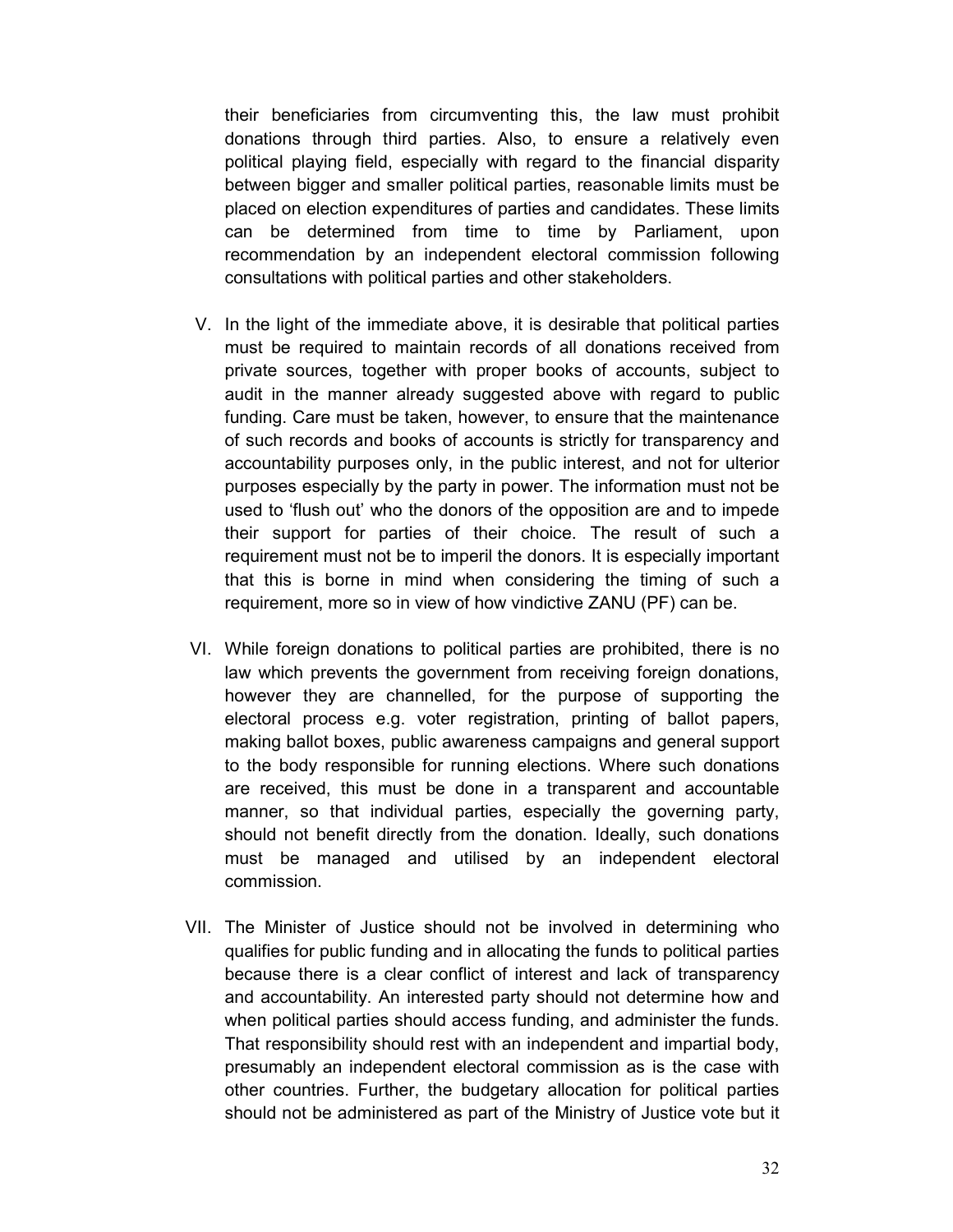should be a stand alone budget to be administered and accounted for to Parliament by the independent body.

- VIII. The law appears to be silent on the use of State resources by political parties for party business and running election campaigns. We have noted above how ZANU (PF) has with impunity, in fact as if it is a 'birthright', used State resources to support its activities and for political campaigns. The law must clearly prohibit the use of State resources for party business by political parties, whether they are in government or not. A clear line must be drawn between ministers' responsibilities and duties as members of government and their responsibilities and duties as members of their own parties. The two functions should not be confused or be intertwined. In particular, no government ministry should operate from a building belonging to a political party. Equally, no political party should conduct its business in a government or other public owned building. There must be serious penalties for breaches, including reparations. Access to the public media must be in accordance with the SADC Principles and Guidelines Governing Democratic Elections, which must be domesticated.
	- IX. It is recommended that the prohibition of donations by non resident Zimbabweans to political parties should be reviewed by stakeholders. The prohibition sounds so unreasonable that if there are no other reasons, other than selfish ones, the law must be amended to allow all Zimbabweans, wherever they are resident, to make donations to political parties. As a way forward, and to facilitate consultations with stakeholders, the law must be amended as suggested.
	- X. Lastly, it may be necessary to review of the current threshold for qualification for public funding by stakeholders. It has already been noted above that the current threshold for accessing public funding in Zimbabwe only benefits the MDC and ZANU (PF) and excludes smaller political parties, though this would change if the recommendations in paragraph II are adopted. However, such a review must bear in mind the caution by the Supreme Court in United Parties v Minister of Justice, Legal and Parliamentary Affairs and Others, supra, that it is justifiable to place a reasonable limitation upon the payment of State funds to political parties in order to encourage serious political contenders while at the same time discouraging 'trifling' parties from been formed merely to access public funding. At the same time, the legislature must take cognisance of the rider which the Court added: that unless funding is provided in a manner that is non-exclusionary and tolerant of political pluralism and electoral competition it will do no more than entrench major political parties and treat far less fairly minor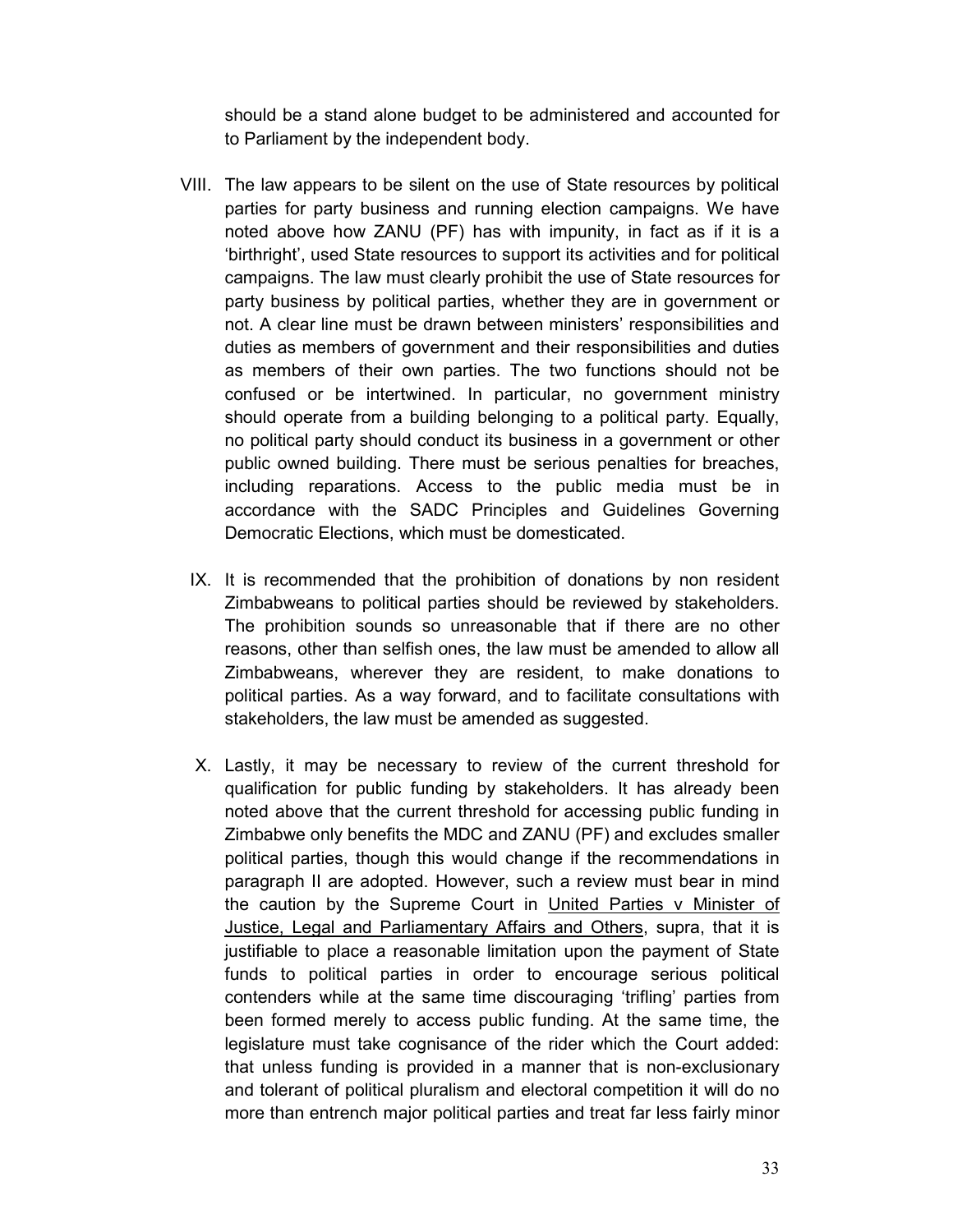or new opponents. A high threshold for entitlement to receive State funding makes it extremely difficult for small but meaningful voices to be heard<sup>77</sup>.

The Consultant is well aware that monitoring and enforcing the law relating to funding of political parties is no easy challenge. Political parties are bound to be innovative and creative, and will find ways to circumvent the provisions of the law. This should not however be an excuse for not monitoring compliance by political parties and enforcing the law. The law governing political parties financing must clear on what the rules are, political parties must be regularly reminded of such rules, there must be stiff penalties for breaches of the rules, strong and effective enforcement mechanisms should be put in place, and the rules must be enforced strictly, vigorously and impartially. Of course, care must be taken to ensure that the law is not used, especially by the governing party, as an excuse to unduly interfere with the operation of political parties under the guise of enforcing the law. All political parties and other stakeholders must be consulted and involved as may be appropriate to ensure fairness and transparency.

Public funding of political parties cannot alone achieve the desired objective; political pluralism and genuine democracy. Political parties need to operate in a conducive operating and institutional environment, in order for them to 'grow and develop into healthy and functional entities<sup>'78</sup>. While the appropriate regulation of political parties can contribute to the creation of such an environment, the control of political parties can be an unnecessary and indeed undesirable hindrance to the operation of political parties and to their growth. It is desirable, therefore, that laws such as AIPPA and POSA which restrict fundamental freedoms like association, assembly and expression must be reviewed.

As we have noted above, it is also crucial to inculcate in the populace democratic values, such as tolerance, freedom of speech, judicial independence and impartiality, access to justice, respect for human rights and observance of the rule of law, in order to promote and consolidate democracy. The parties themselves must embrace intra-party and inter-party democratic values and norms, for these to translate to the national level. Where there is no intra-party democracy, the ruling party cannot translate democratic values at the national level.

 $77$  See pp. 266-267 of the judgment. The Court held that in assessing whether the threshold is set too high, the court will take into account the practical effect of this funding system upon political parties in Zimbabwe. Any public funding regime that systematically excludes all but one or two political parties strongly suggests that the threshold is set too high.

<sup>78</sup> Masunungure, op cit, p.5.